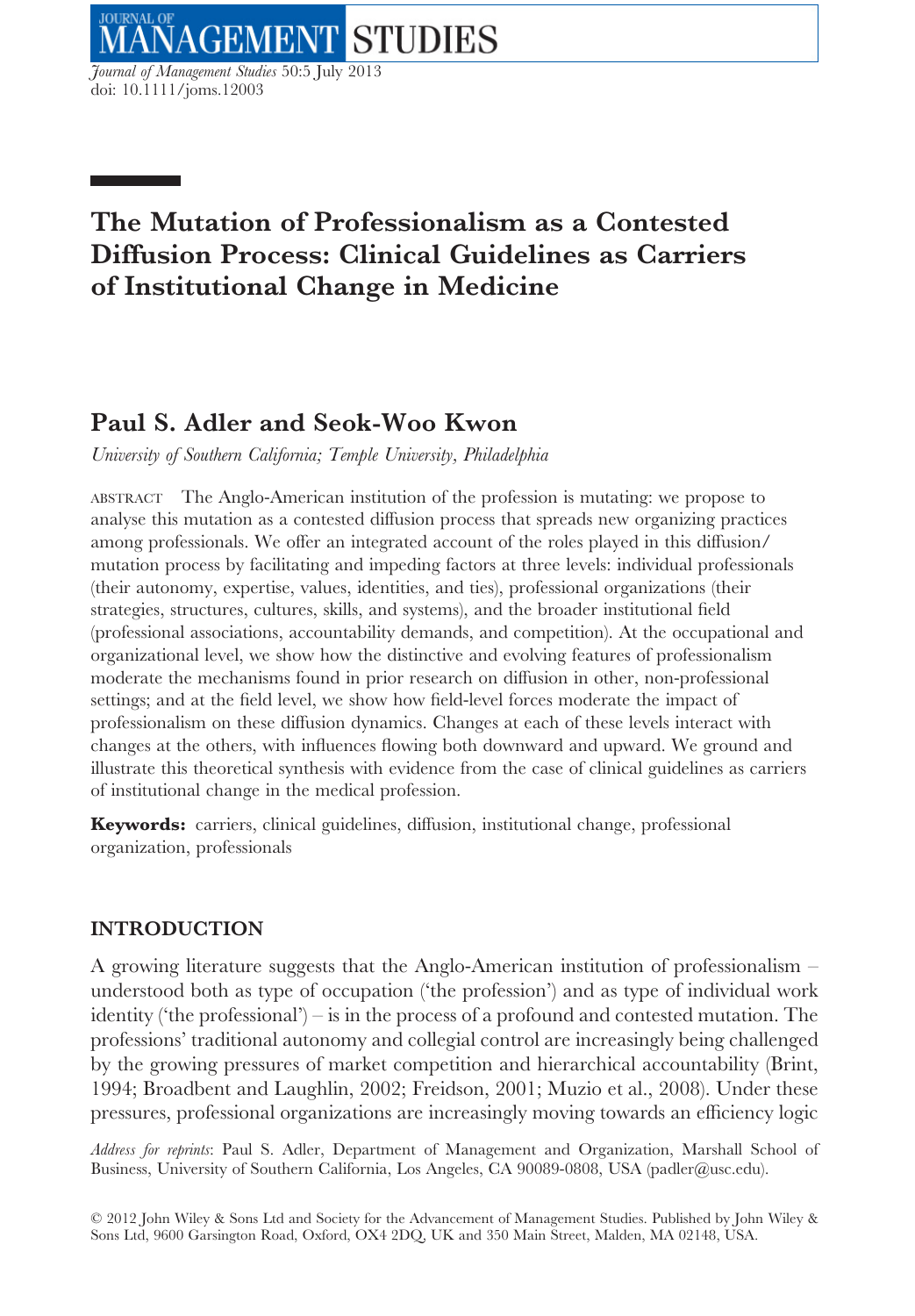and business structure (Brock et al., 1999; Cooper et al., 1996; Cooper and Robson, 2006). Professionals themselves are divided, with some supporting, some acquiescing to, and others resisting these changes.

We propose a conceptual model in which the mutation of professionalism is theorized as a diffusion process – more specifically, as the contested diffusion of new organizing practices among professionals. Two considerations suggest that this approach promises valuable insights. First, we can leverage a large body of research on diffusion (described below). Second, we can leverage the fact that, as Scott (2008) argues, professionals are 'the most influential, contemporary crafters of institutions'. Organizational research has shown that the proportion of professionals in an organization is a powerful predictor of innovation adoption (Damanpour, 1991; Pierce and Delbecq, 1977), and a considerable body of institutional research has shown that professions exert normative and mimetic pressures on organizations to adopt new practices (e.g. DiMaggio and Powell, 1983, 1991; Tolbert and Zucker, 1983). The strategy of the present paper is therefore to identify the ways in which the antecedents of diffusion that have been found in other, non-professional settings are moderated by the distinctive features professionalism inherited from the past, and how these inherited features are changed by forces inside and outside the professions themselves.

To date, research on the mutation of professionalism has identified various technicaleconomic and institutional forces enabling and resisting change at the level of the individual professional (e.g. Bain, 2007), the professional organization (e.g. Vigoda et al., 2006), and the broader institutional field (e.g. Mechanic, 1996); to the best of our knowledge, however, scholars have not articulated a model that integrates all three of these levels of aggregation. It is nevertheless clear that our understanding of this mutation process will benefit from such integration: the various forces that encourage and discourage change at each of these levels are influenced by and in turn influence the forces at the other levels. Focusing on any one of these levels alone risks misplacing causality.

To illustrate and ground our argument, we focus on the medical profession, where physicians' traditional professional autonomy is being challenged by intensified market competition and by the bureaucratization of service delivery and systematized process improvement (Audet et al., 2005; Hackbarth, 2005; Lohr, 1995; Panush, 1995; Robinson, 1999; Scott et al., 2000). In the mutation of the medical profession, the diffusion of clinical guidelines has played a key role: guidelines replace physicians' traditional decision-making autonomy with procedural rules; they formalize and standardize key elements of professional practice that were tacit and learned only through long apprenticeship; many formalize and standardize not only doctors' tasks, but also the management of interdependencies between doctors and other actors in healthcare delivery; they often codify policies designed to reduce costs rather than improve quality; and they open the door to making doctors accountable to non-doctors. These guidelines can thus be seen as 'carriers' (Scott, 2008) of the profession's institutional mutation.

In developing our integrated model, we have sought to include insights from studies of a broad range of relatively professionalized occupations and organizations, and from studies of the diffusion of a broad range of innovations. Our focus is on the American context, where (as in the UK, but unlike continental Europe) occupations are typically institutionalized as professions to the extent that the state authorizes monopoly powers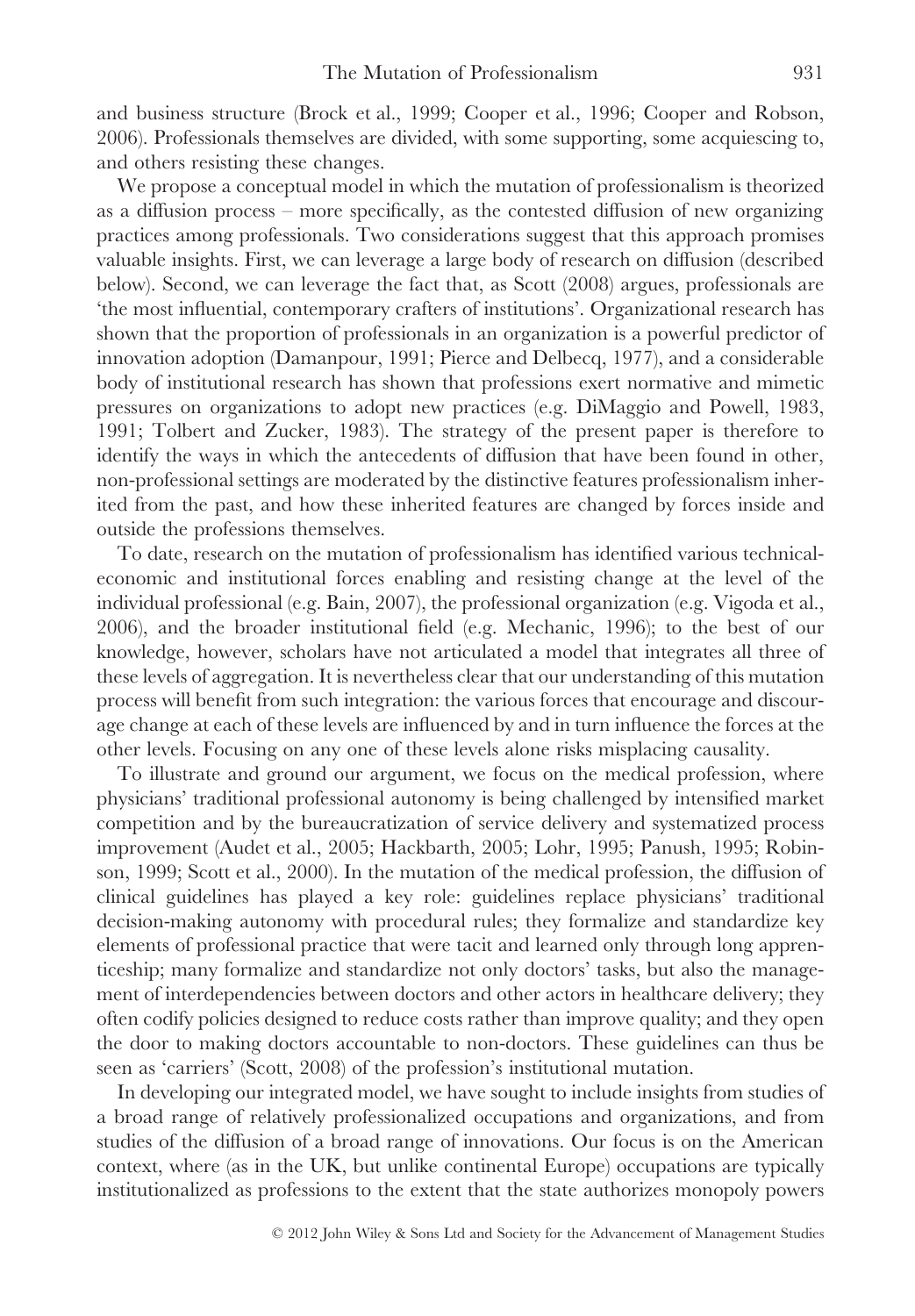for the occupation to set fees, to impose advanced training requirements and some form of certification, and to assume responsibility for the outcomes of the services offered (Abbott, 1988). Given the institutional similarities between the healthcare systems of the USA and the UK, our illustrative material on guidelines has been informed by scholarship on both countries; however, given the institutional differences between the two, our main focus will be on the USA.

In each of the sections in the body of the paper, we leverage this prior research to formulate some general propositions about the diffusion of innovations among professionals in general and we discuss these propositions' implications for the diffusion of clinical guidelines and for the resulting mutation of the medical profession. First, however, we offer some background on clinical guidelines and on the prior research on diffusion.

#### **CLINICAL GUIDELINES**

Clinical guidelines can be defined as 'systematically developed statements to assist practitioner and patient decisions about appropriate health care for specific clinical circumstances' (Institute of Medicine, 1990). Terminology is not fixed, and guidelines are sometimes referred to as 'clinical standards', 'clinical recommendations', 'clinical protocols', 'clinical policies', 'clinical algorithms', 'practice parameters', 'clinical pathways', and 'practice options'. Some guidelines are based on randomized clinical trials; others are based on process statistics applied to observational data on practice/outcome patterns (see materials at http://www.cochrane.org).

These guidelines are artefacts that embody many features of the mutation of the medical profession that is currently underway. Scott (2008) identifies four types of carriers that can transmit institutional change – symbolic systems, relational systems, routines, and artefacts. All four types of carriers are implicated in the transformation of medicine, but guidelines are particularly potent. They act as 'disease vectors', transmitting the institutional mutation into new settings via the associated changes in regulative regimes, in normative models of doctors' duties, and in cultural–cognitive scripts for how doctors perform those duties. Not surprisingly, there is a vast and growing literature on the where, why, and how of guideline diffusion, and in particular on the inadequate diffusion of numerous clinical guidelines that have a strong evidence-base (e.g. Cabana et al., 1999) and several well-proven drug therapies (e.g. Dopson and Fitzgerald, 2005; Ferlie et al., 2005). Examples range from treatments for head and neck cancer (Fennell and Warnecke, 1988), to operative fracture treatment with metal implants (Schlich, 2002), the use of aspirin to prevent secondary cardiac incidents, and the use of echocardiography for patients with heart failure (Dopson and Fitzgerald, 2005).

Guidelines promise great improvement in the quality and cost of care (Woolf et al., 1999). They have therefore been championed by powerful actors both outside the medical profession (e.g. National Guideline Clearinghouse sponsored by the US Agency for Healthcare Research and Quality) and within it (e.g. Berwick and Nolan, 1998). On the other hand, insofar as guidelines represent a shift away from the traditional autonomy of the individual doctor, and a shift towards the bureaucratic and commercial control of medical activity, it is hardly surprising that their diffusion has attracted not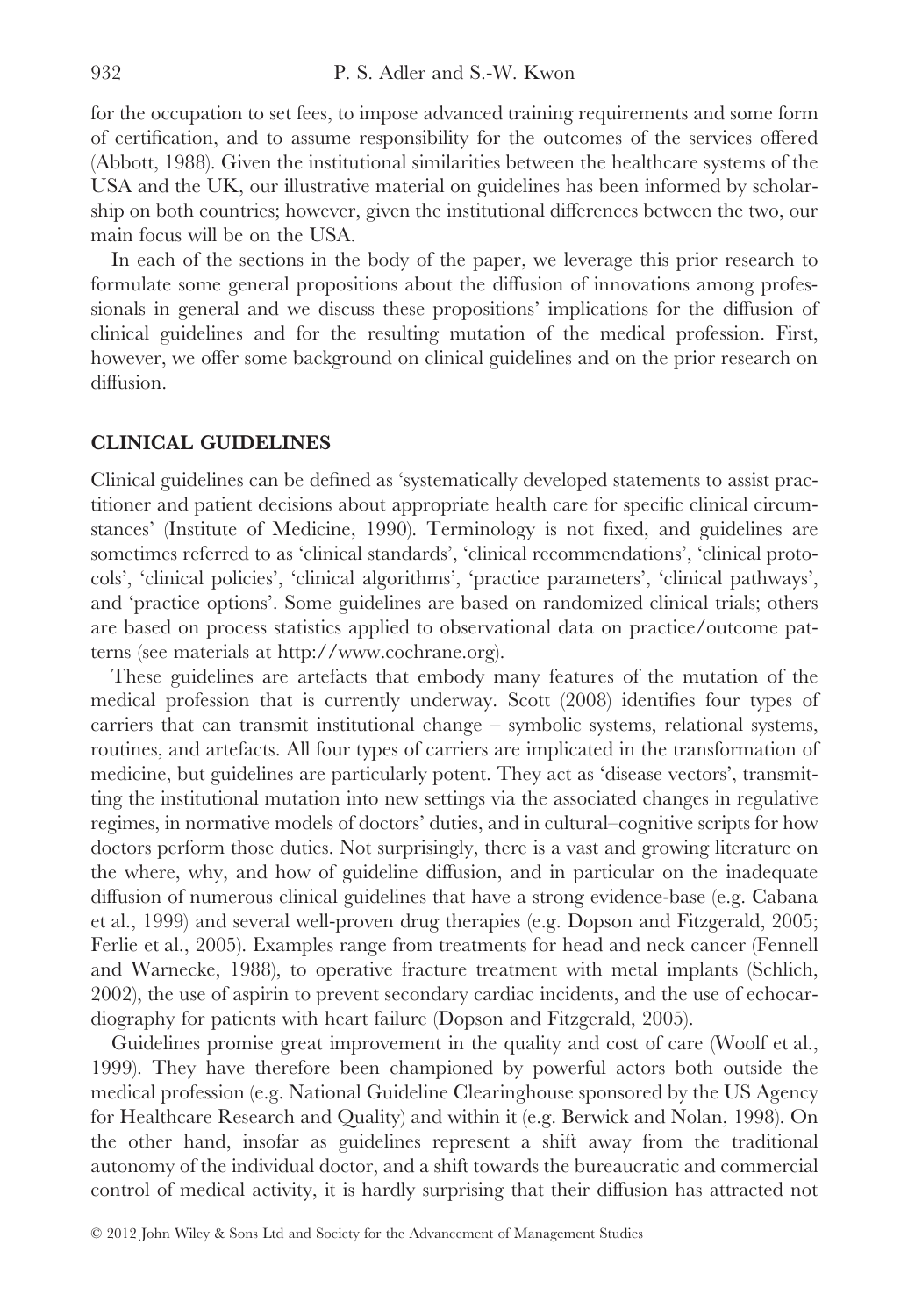only support but also eloquent opposition (e.g. Panush, 1995) as well as quiet resistance (see, e.g. Ferlie et al., 2005). Criticisms have been motivated by both political-economy (Rappolt, 1997) and humanist concerns (Tanenbaum, 1994) (for a review of these two perspectives, see Mykhalovskiy and Weir, 2004). Hence, guidelines provide a window into the process of institutional mutation viewed as a contested diffusion process.

### **DIFFUSION**

In this paper, we use the term diffusion in a broad sense: to refer to the pattern of adoption and implementation over time and to refer to whether this pattern results from the unplanned, horizontal transmission among peers – which is the most common focus of the literature on the diffusion of innovations – or from the hierarchically mandated adoption and implementation that is often a feature of spread within formal organizations. In the context of the diffusion of clinical guidelines, which is the focus of this paper, we focus on individual physicians' guideline adoption decisions.

Our model development leverages the findings of the general literature on the diffusion of innovations (Rogers, 2003) and a growing stream of work on diffusion among actors within organizations (e.g. Cool et al., 1997; Leonard-Barton, 1990; Szulanski, 1996). A particularly active subset of this work has been on diffusion within multinational corporations (see, e.g. Ghoshal and Bartlett, 1988; Gupta and Govindarajan, 2000; Kostova, 1999; Zander and Kogut, 1995). This research on the organizational context of diffusion has built on theories of learning and knowledge management (e.g. Argote, 1999; Argote et al., 2003; Davenport and Prusak, 1998; O'Dell and Grayson, 1998), theories of psychological processes at the individual level (Argote et al., 2000), social network theory (Borgatti and Cross, 2003; Hansen, 1999), communication theory (Szulanski, 2003), neo-institutional theory, and social movement theory (Strang and Soule, 1998). We should also note a stream of more micro, processual research exploring how diffusion, viewed from much closer up, typically involves some degree of adaptation (Ansari et al., 2010), reinvention (Rice and Rogers, 1980), or 'translation' (Callon, 1986; Czarniawska and Joerges, 1996; Sahlin and Wedlin, 2008).

A synthesis of research on diffusion among actors and implementation within organizations is necessary for studying diffusions among professionals because so many professionals now work within larger organizations rather than as solo practitioners or in small partnerships (Leicht and Fennell, 1997). In this context, adoption decisions are influenced by 'horizontal' relations with peers outside the organization, horizontal relations with peers within the organization, vertical relations with those in authority within the organization, as well as inter-organizational networks linking professionals across organizations (Ferlie, 2010). The dynamics of diffusion and implementation are thus deeply intertwined.

We argue that the diffusion of clinical guidelines in medicine and the associated mutation of the medical profession are driven by both technical/economic and institutional factors. The former have been the focus of the economics literature, and explain adoption insofar as it is motivated by technical or efficiency gains (Mansfield, 1993; Rogers, 2003). The latter have been the focus of the sociological literature, and emphasize the social embeddedness of adopting individuals and organizations (Baron et al.,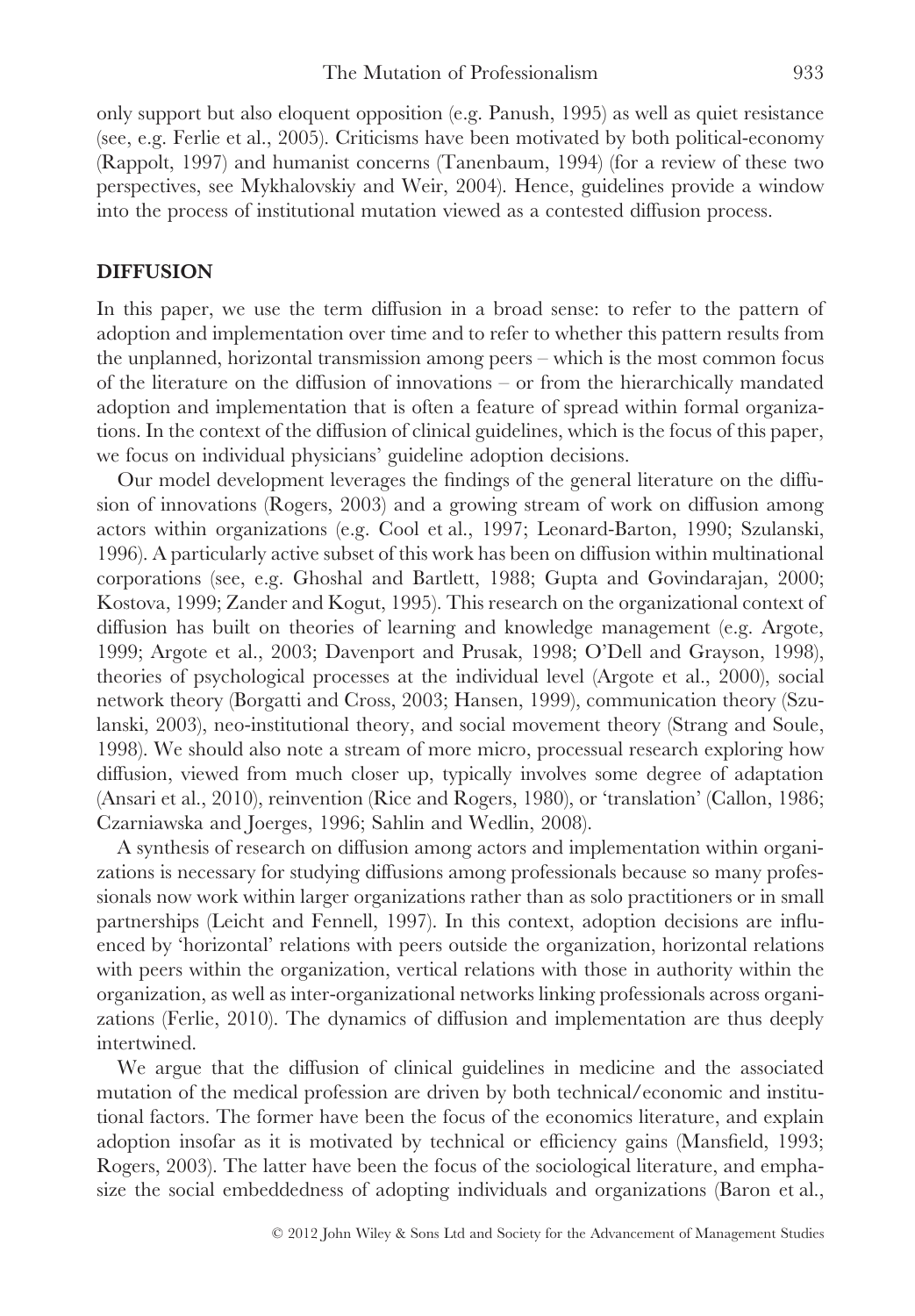

Figure 1. Conceptual model

1986; DiMaggio and Powell, 1983; Westphal et al., 1997): these diffusion pressures contribute to isomorphism and conformity to 'rationalized myths' in society about what constitutes proper organizational practices (Meyer and Rowan, 1977).

Our integrated theoretical model is presented in Figure 1, and the following sections address in turn each of its three levels. In each section, we develop some propositions concerning the diffusion of innovations in general and discuss their implications for the diffusion of clinical guidelines in particular and for the resulting mutation of the medical profession. In the course of this exposition, we will also identify various top-down processes by which higher levels influence lower ones and thereby indirectly influence individual innovation adoption decisions, and we will identify various bottom-up processes by which lower levels influence higher ones and thereby also indirectly influence diffusion.

## **INDIVIDUAL PROFESSIONALS**

Professional occupations are distinctive in their autonomy, expertise, values, identity, and ties (Adler et al., 2008). We follow prior research in seeing a continuum along which occupations can be arrayed by degree of professionalization as a function of these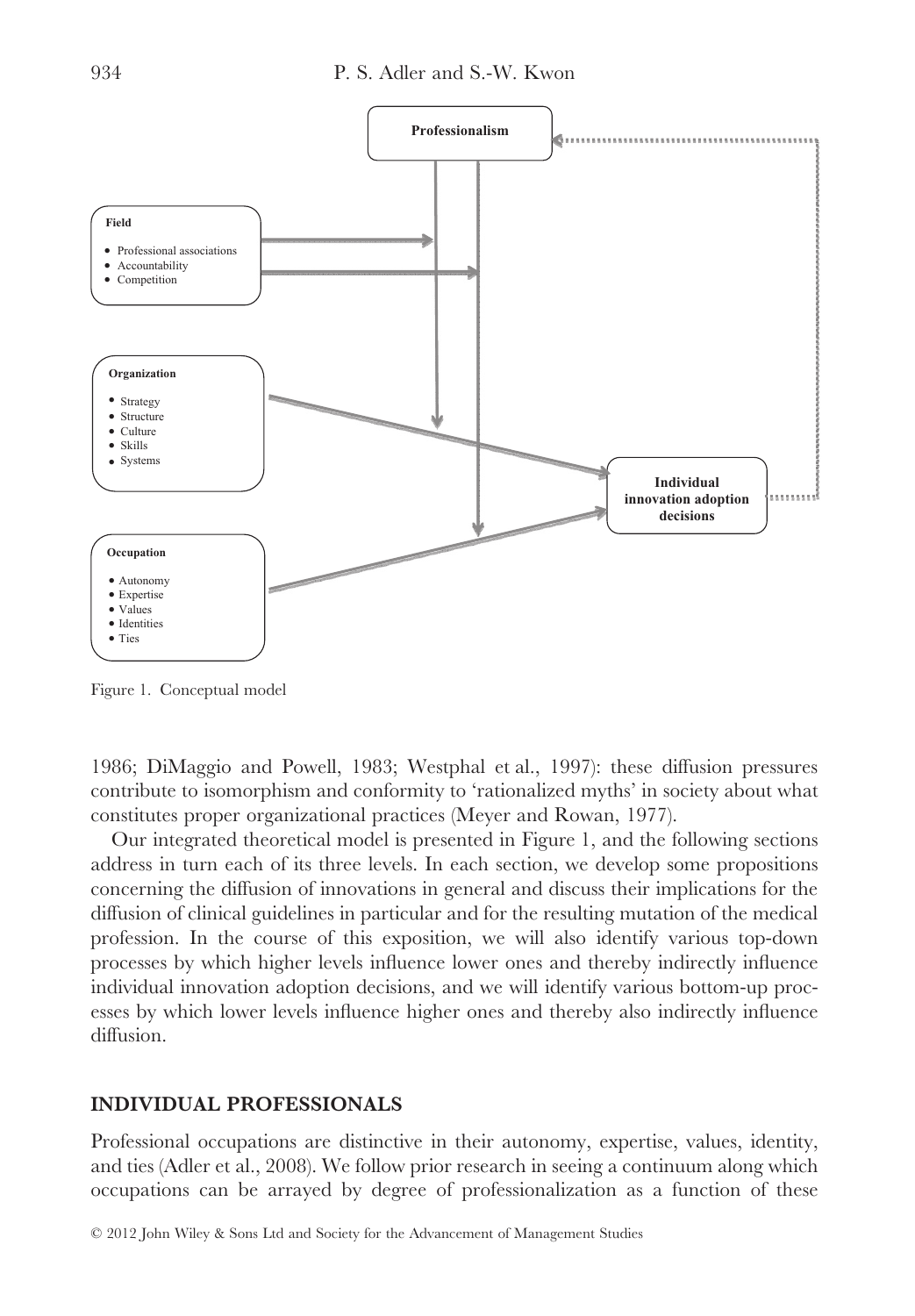features (see Moore, 1970). Doctors, lawyers, and scientists for example are at the high end of this continuum; towards the middle are categories such as engineers, nurses, schoolteachers, and librarians that are sometimes referred to 'semi-professions' (Etzioni, 1969) along with trades and crafts; and mundane occupations that rank low on all the key dimensions anchor the low end of this spectrum.

These features of professional occupations have important effects on individual innovation adoption decisions, including the diffusion of new organizing practices that serve as carriers of professionalism's mutation. We discuss each in turn in the paragraphs below. Our aim is to show how the antecedents of diffusion that have been documented in prior research are moderated by the degree of professionalism of an individual's occupation: namely, the higher the degree of professionalism in an occupation, the stronger the effect of the antecedents on diffusion.

#### **Autonomy**

Professionals enjoy considerable autonomy and freedom from external control, both in the governance of the profession as a whole (occupational control) and in the individual professional's daily conduct (technical control) (Pettigrew et al., 1992). These two aspects are distinct but related. For the professional occupation, autonomy is the ability to establish, monitor, and enforce its own membership criteria and work standards. In the Anglo-American context, this entails special legal privileges – in effect, a state-sanctioned monopoly, expressed in a license or charter, and codified as an exception to anti-trust law (now eroding: see Greaney, 2002, and discussion below): the state thus plays a critical role in the constitution of the professions (Freidson, 2001). As a result, and in contradistinction to the model of pure and perfect competition, the market for professional services is characterized by occupational closure (Larson, 1977) with high, institutionalized barriers to entry, and with professions regulating their own members' behaviour.

Autonomy at the individual level involves the right to decide what kind of work is to be done and how, without bureaucratic or commercial interference. In the case of US medicine, this is codified in the legal doctrine banning the 'corporate practice of medicine' – now more honoured in the breach than in the observance (Robinson, 1999). Notwithstanding considerable variation along this dimension, professionals, even when they are salaried employees rather than self-employed, typically enjoy more autonomy than other employees in bureaucratic and business organizations (Wallace, 1995). In practice, professionals have historically resisted both output controls and process controls even when these controls are exercised by peers. The traditional autonomy of the professional relies primarily on input controls, such as restricting access to the profession to graduates of accredited institutions (Mintzberg, 1979).

Their autonomy gives professionals considerable influence over the diffusion of innovations. Professionals' autonomy from commercial pressures allows them to adopt innovations that fit the professional's values regardless of economic considerations. It also allows professionals to impede the diffusion of innovations they oppose for any reason. Professionals also enjoy autonomy from the authority mechanisms to which nonprofessionals are subject, and this allows them to adopt innovations that are to their private advantage and to society's detriment, or innovations that are to their clients'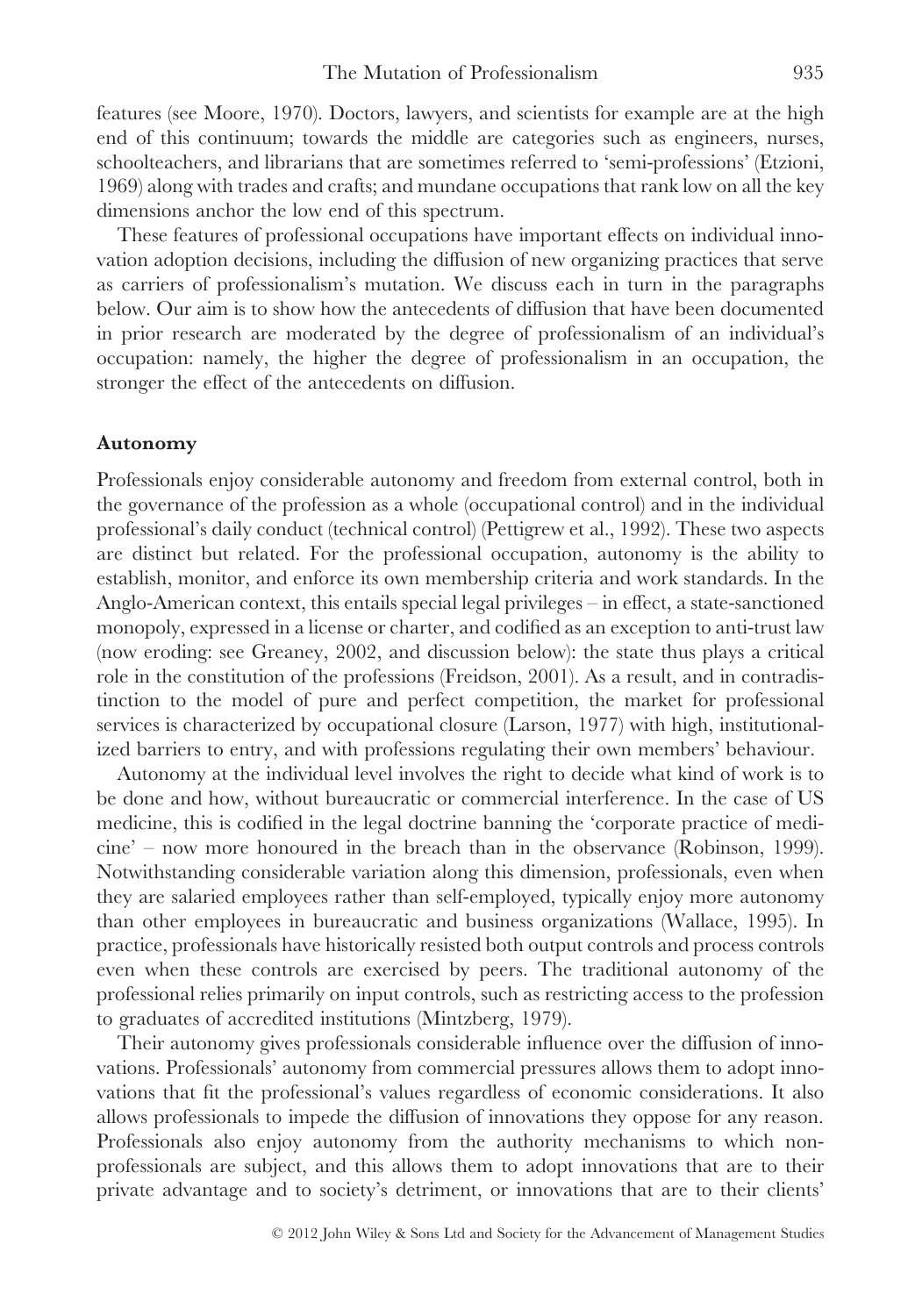advantage but to the detriment of other social sectors. For example, whereas a CEO can order the immediate replacement of obsolete office or factory equipment, the CEO of an American hospital has much less power to force doctors to adopt electronic prescription systems – even though it is well-established that such systems could eliminate difficulties caused by the illegibility of a doctor's handwriting, and could automatically check for possible adverse reactions with other medications that a patient is currently taking (Mundinger et al., 2000). In sum:

*Proposition 1*: The more professionalized the individual actors' occupations, the more their individual innovation adoption decisions reflect their individual preferences rather than the preferences of other actors.

The implications for the diffusion of guidelines are straightforward: insofar as doctors see guidelines as contrary to their individual preferences, diffusion will be constrained and the associated institutional mutation will be impeded. The forces driving guideline diffusion will need to either overcome this resistance or bring professionals around to seeing guideline adoption as consistent with their professional autonomy.

## **Expertise**

The structural autonomy of professionals both reflects and reinforces their distinctive expertise. The esoteric nature of both their theoretical knowledge and their practical knowledge justifies and enables the autonomy of the professional. In turn, professionals often use their autonomy to preserve their exclusive control over these bodies of knowledge (Larson, 1977).

The extent to which an innovation diffuses depends critically on its relationship to the expertise of the potential adopters. The general literature on diffusion has highlighted several dimensions of this interaction, most notably, complexity, trialability, observability, relative advantage, and compatibility (Rogers, 2003). Subsequent research has highlighted the role of uncertain imitability due to causal ambiguity (Lippman and Rumelt, 1982; Szulanski et al., 2004) and whether the innovation is characterized by increasing returns (2004). The literature on diffusion among professionals confirms the importance found elsewhere of such innovation characteristics (Becker, 1970; Greenhalgh et al., 2004; Kaluzny, 1974).

The literature on the diffusion of clinical guidelines echoes these general findings. Grilli and Lomas (1994) found that guidelines with relatively higher complexity had lower adoption rates, and those judged by doctors to be higher on trialability and observability had higher compliance rates. (For further evidence of the importance of these characteristics in the diffusion of other healthcare innovations, see Denis et al., 2002; Gagliardi et al., 2011; Greenhalgh et al., 2004; Meyer et al., 1997; Øvretveit et al., 2002.) Observability and codification too have powerful effects. Anaesthesiology is one medical discipline that has codified a relatively high proportion of its core knowledge, and this codification has stimulated the diffusion of quality-related innovations (Gawande, 1999a). Similarly, oncology relies to a relatively great extent on codified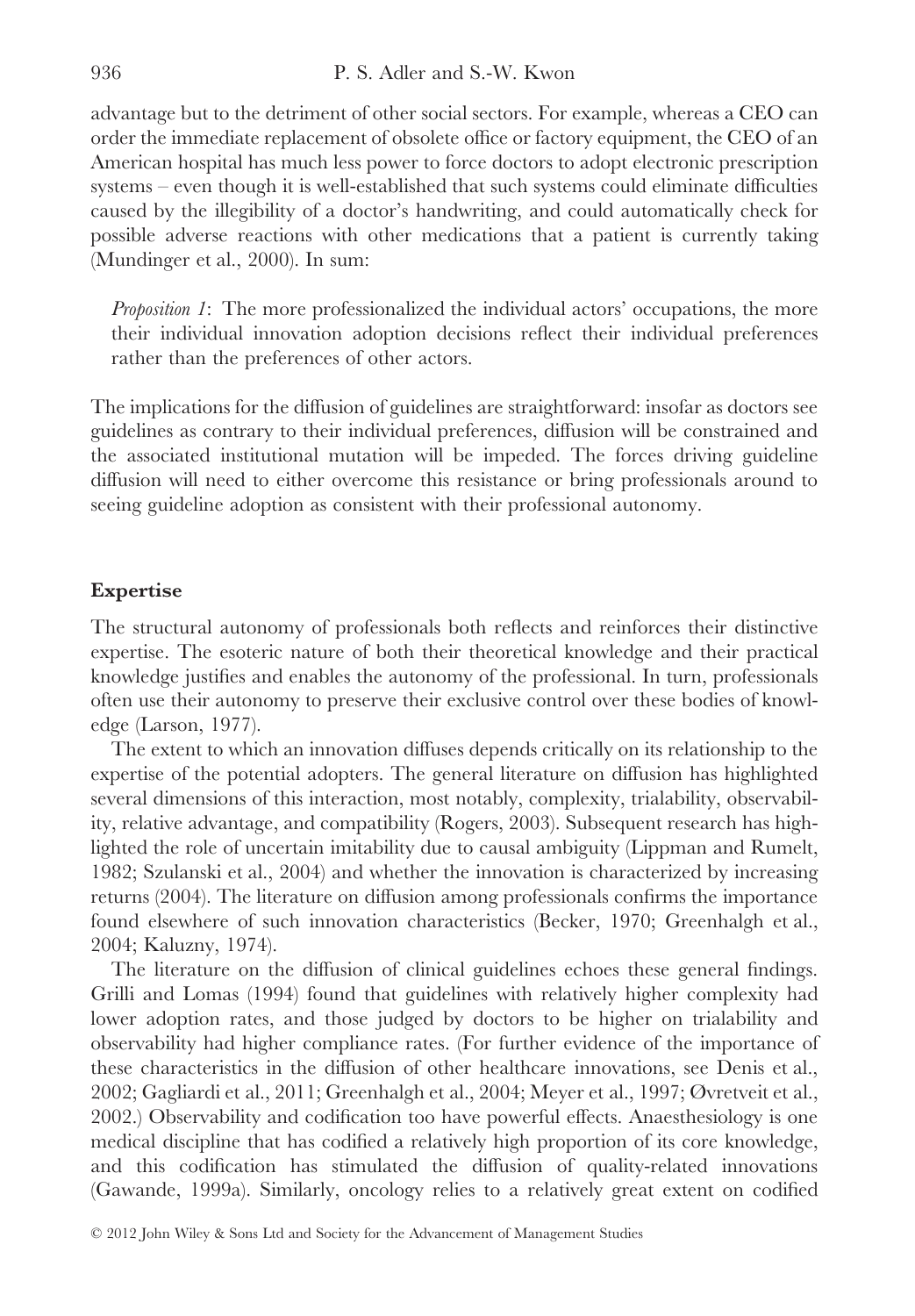treatment protocols, and new treatments therefore diffuse faster here than in specialties where knowledge is more tacit (Löwy, 1996).

These characteristics, however, only affect diffusion by virtue of their relation to the potential adopters' absorptive capacity (Cohen and Levinthal, 1990), and on this dimension, professionals' expertise plays a critical role in two key ways. First, professionals' knowledge-bases are more theorized than those of other occupations, and this gives professions relatively greater absorptive capacity (Strang and Soule, 1998). As a result, articles in scientific journals can often convince physicians of the value of a new medication. Similarly, lawyers rapidly absorb the import of newly published laws and rulings by virtue of the theorized nature of their knowledge-base. On the other hand, the diffusion literature documents the relative difficulty of diffusing administrative and managerial innovations among professionals because these innovations are not grounded in their profession's theory-base (e.g. Boerstler et al., 1996). For example, Jonsson (2009) attributes the slow diffusion of Index and SRI funds in the Swedish mutual fund industry to the resistance of finance professionals in the industry who saw these funds as a challenge to a core assumption of their theory-base: namely, the value of active asset management. Professionals are more welcoming of innovations that are compatible with the profession's theory-base. Generalizing:

*Proposition 2*: The more professionalized the individual actors' occupations, the more their individual innovation adoption decisions depend on the compatibility of the innovation with their individual knowledge-base.

Given this, we expect clinical guidelines to diffuse to a greater extent if they are compatible with doctors' current theory-base. In this respect, the diffusion pattern of guidelines will differ depending on whether the guidelines derive their rationale from observational studies and process statistics or from randomized control trials (RCTs) (on the factors that contribute to or detract from the quality of guidelines based these two types, see Guyatt et al., 2006). The former relies on a branch of statistics to which many doctors have not been exposed. Medical school training typically emphasizes classical statistical inference from 'gold standard' trials with random assignment of patients to the control group given a placebo compared to the subject group given the treatment. Doctors without training in observational studies distrust guidelines bases on process statistics (Greer, 1987); we expect this type of guideline to diffuse only slowly.

Professionals' expertise, however, is not only based in theory; it is also deeply practical and tacit. According to Morris (1999), only 10–20 per cent of the diagnosis and treatment decisions made by the typical physician are based on theory – notwithstanding the fact that contemporary medicine has a theoretical base that is relatively elaborate compared to most other professions. (For example, Rosen et al. (1995) estimate that less than 1 per cent of practice decisions made by social workers were justified by reference to scientific findings.) A much larger proportion of medical decisions are informed by practical experience rather than by scientific knowledge. Law too relies to a considerable extent on a 'craft' type of knowledge (Scharffs, 2001). Consistent with the importance of practical knowledge, professions typically require both extended formal training and lengthy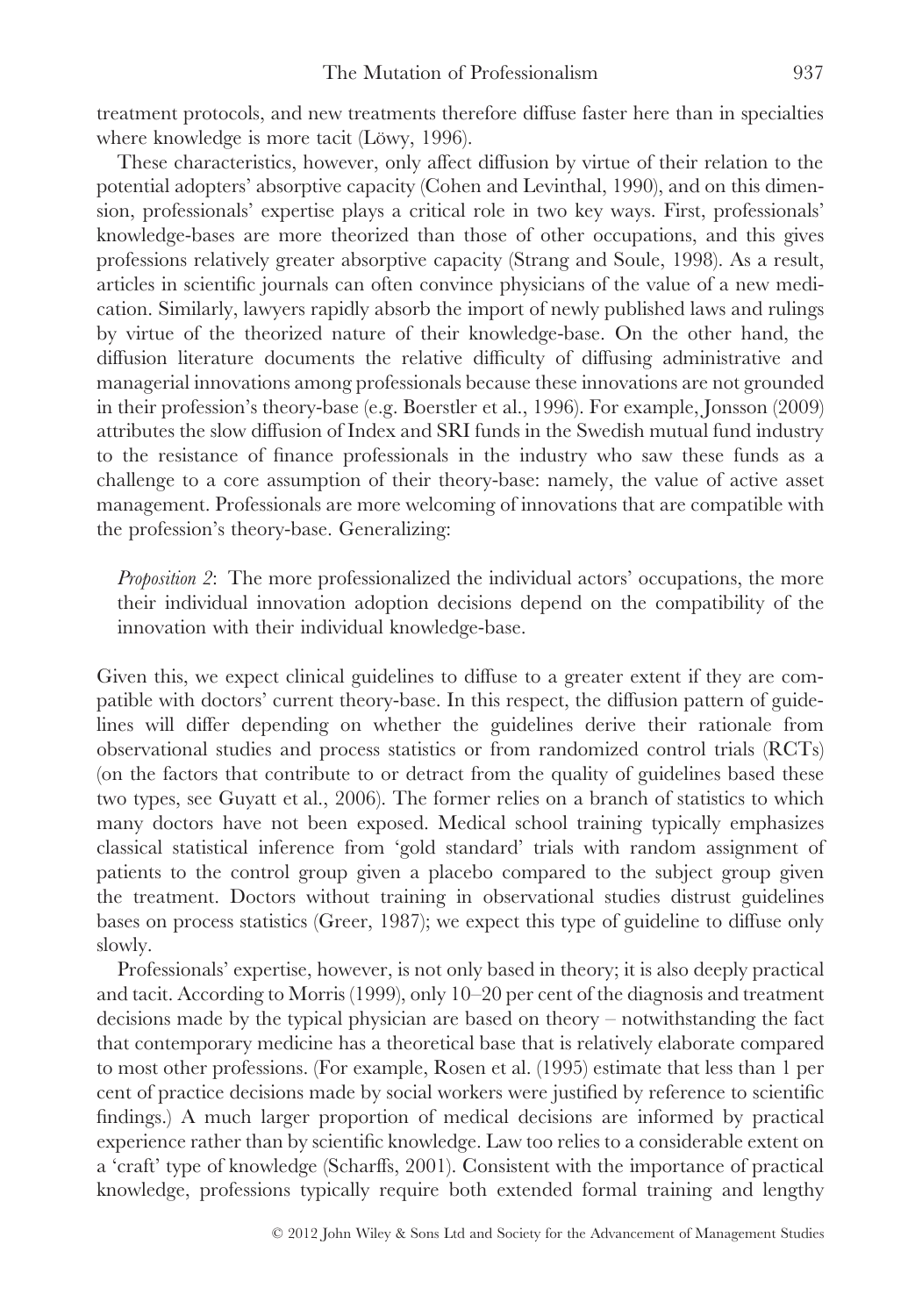apprenticeships that together inculcate both skills and identities. Prototypical in this regard are the combination of medical school and residencies, and the combination of graduate school and the obligatory period as a non-partner 'associate' in law and accounting firms (Middlehurst and Kennie, 1997).

Reliance on tacit knowledge limits the diffusion of new professional practices. Many practices are learned at the cost of considerable personal effort, and they are often characterized by great causal ambiguity. Professionals may not know why a given technique works, but they have invested long experience in acquiring it, and their experience has confirmed in their minds that it works. Changing these tacitly grounded practices is thus very difficult unless innovation senders and champions can show compelling evidence of the innovation's superiority. Thus:

*Proposition 3*: The more professionalized the individual actors' occupations, the more their individual innovation adoption decisions depend on the compatibility of the innovation with their established practice patterns.

Since clinical guidelines are often incompatible with doctors' current practice patterns, we expect them to diffuse slowly, and we expect this factor to constrain the mutation of the medical profession. The voluminous literature on the poor efficacy of various techniques for changing physician behaviour or for encouraging the adoption of guidelines is eloquent in this regard (see a review by Grimshaw et al., 2001). The inertia created by the tacitness of professional practice knowledge helps explain the well-documented failures of professional Continuing Education programmes to change physician behaviour (Smith, 2000). Requirements for continuing education are part of the institutional *quid pro quo* between profession and state. These requirements are one way of buttressing the institutional sources of the trust that professionals enjoy (Zucker, 1986); in practice, Continuing Education is a poor mechanism for diffusing new ideas other than those that are highly compatible with existing practice and those that are strongly grounded in the profession's theory-base.

## **Values**

While business organizations are assumed to pursue their material self-interest, the professions claim higher ethical goals. Parsons (1939) characterized professional work as universalistic, rational, and altruistic. He argued that professionals assume a 'moral responsibility' in an otherwise largely 'acquisitive society'. Brint (1994) argues that professionals were long distinctive in their function as 'social trustees', although recently they have tended to degenerate into mere experts for hire.

The regulative bargain by which the state accords the profession its monopoly entails a corresponding commitment to the elaboration and enforcement of a professional code of conduct and the internalization of professional standards of work. The professional code of ethics prohibits professionals from taking advantage of the 'ignorant public'. In all situations the clients' interests should be paramount and take precedence over the professional's personal or commercial interests; Parsons (1939) calls this 'disinterestedness in the professional–client relationship'. The rhetoric of disinterestedness is certainly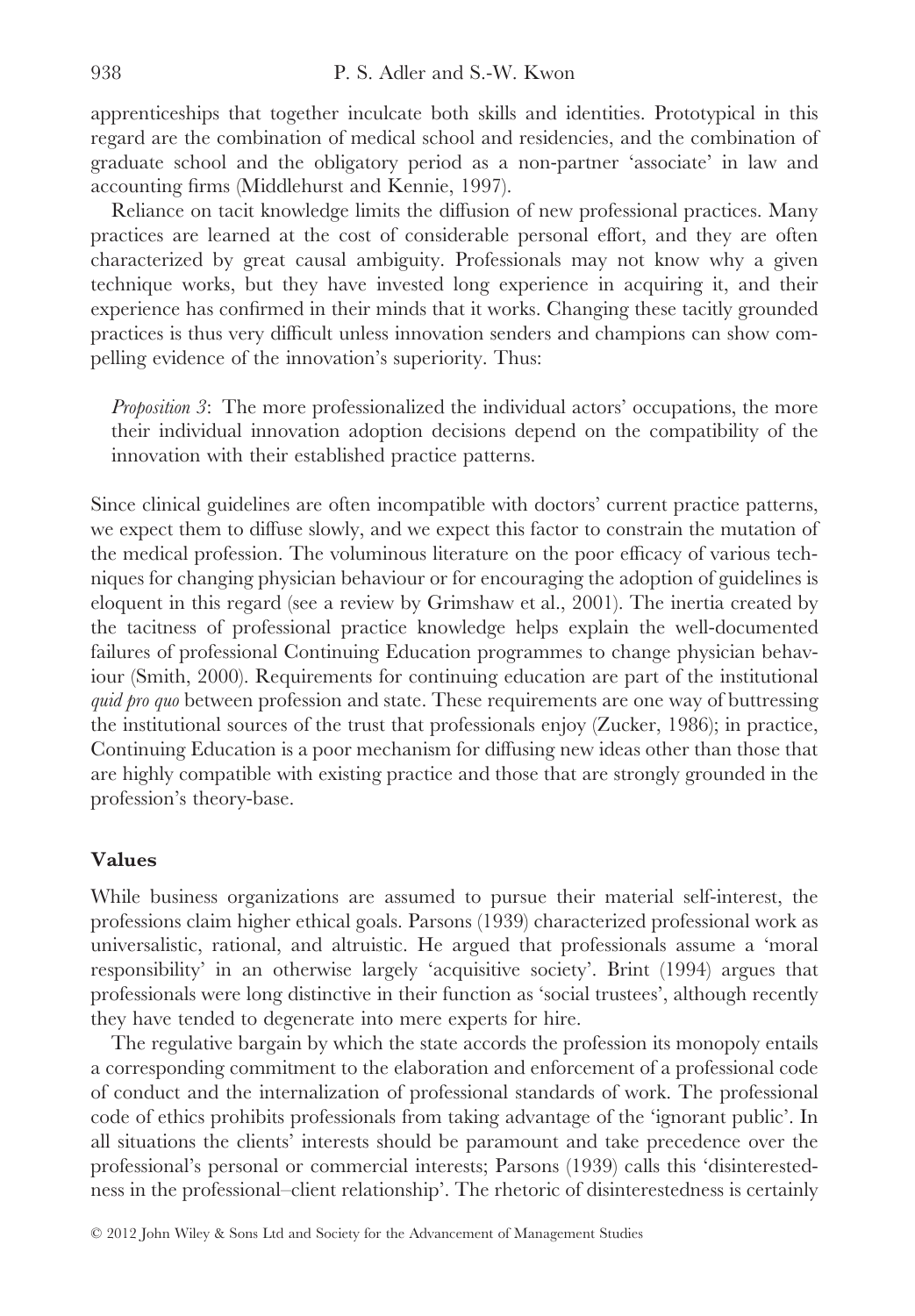pervasive, even if the reality is far more mixed (Freidson, 1970), and these values should condition diffusion (see Denis et al., 2002). Thus:

*Proposition 4*: The more professionalized the individual actors' occupations, the more their individual innovation adoption decisions depend on the compatibility of the innovation with their own professional values.

Doctors in the USA have long been socialized to care about patient care quality – regardless of cost. This is a function of the protections the law affords medicine from anti-trust legislation, allowing doctors to collude in setting prices (Hellinger and Young, 2001) and to maintain a 'fee for service' payment model. This is slowly changing with the introduction of various kinds of capitation and performance-based pay for doctors; but as yet, the extent of change has been modest (Epstein, 2007). Therefore, we expect that clinical guidelines will be more widely diffused when doctors believe they focus on improving clinical quality than when doctors believe they focus on reducing costs. Insofar as the social trustee values of the medical profession remain influential, the diffusion of guidelines aimed at reducing costs at the expense of quality – and the associated mutation of the profession – will be constrained.

## **Identities**

Their shared experience of extended training gives professionals a strong sense of identity. Their apprenticeship in an esoteric knowledge-base gives them a common language. Van Maanen and Barley (1984, p. 300) suggest that 'becoming a member of an occupation always entails learning a set of codes that can be used to construct meaningful interpretations of persons, events, and objects commonly encountered in the occupational world': this identity is stronger in more professionalized occupations, and continues to shape professionals' behaviour throughout their careers (Gouldner, 1957). These shared identities open professional occupations to the powerful effect of homophily (people's general preference for socially similar others) on diffusion (Lazarsfeld and Merton, 1982). Social similarity facilitates trust (Levin and Rao, 2004) and thus facilitates communication and diffusion (Kane et al., 2005), since socially similar actors are more likely to speak the same language and share the same knowledge and assumptions (Rogers, 2003).

Homophily can encourage or discourage diffusion because it facilitates communication of richer information about the innovation's merits or limitations (Brown and Duguid, 1991). It can also enhance mimetic effects, and these mimetic effects can further encourage or discourage diffusion. Social psychology teaches us that people generally will be more receptive to ideas generated and used by members of their own community than they are to ideas from other communities (see also O'Neill et al., 1998). Neoinstitutional theorists make a similar point: where actors see themselves as belonging to the same cultural category, diffusion among them should be more rapid (Strang and Soule, 1998). Burt (1987) argues that diffusion can also be stimulated by the rivalry experienced by actors who see themselves as similar insofar as they occupy structurally similar network locations. These factors all condition diffusion, and leave professionals at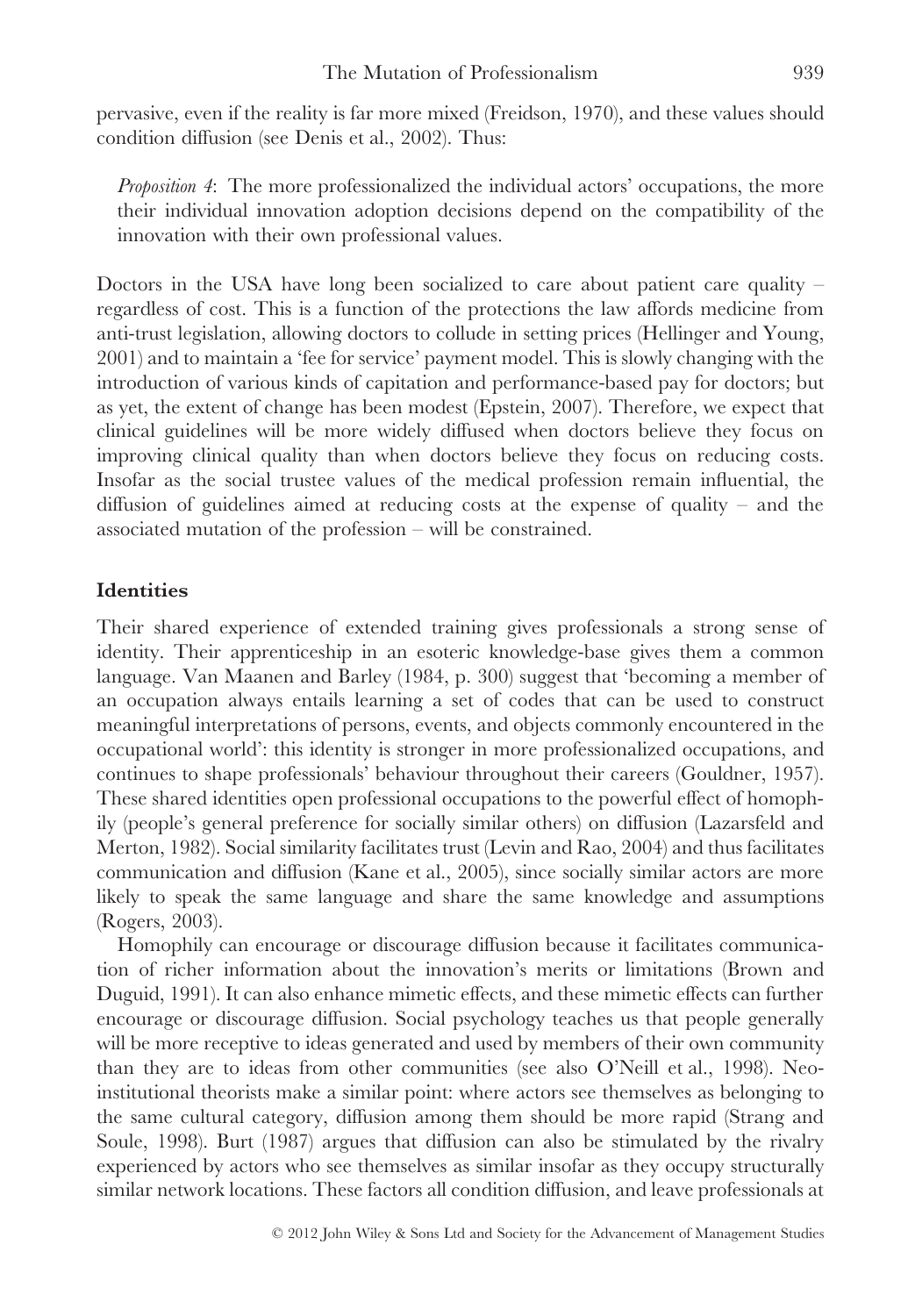greater risk of fad and bandwagon effects (Abrahamson and Rosenkopf, 1993). These mimetic effects are sometimes reinforced by the law: in many malpractice cases, professionals' best legal defence is that their decision was consistent with established practice (see King, 1986, on medicine). Thus:

*Proposition 5*: The more professionalized the individual actors' occupations, the more their individual innovation adoption decisions depend on whether the innovation has already been adopted by peers in their occupation.

This reasoning suggests that doctors' use or rejection of clinical guidelines will be influenced by the choices of their colleagues. Given the various forces discussed above that lean in the direction of rejection, homophily effects are likely to slow guidelines' diffusion at least until some critical mass of adopters has been reached, at which point it will accelerate (generating the commonly encountered S-curve of diffusion). The medical profession may well be approaching this critical mass.

Identity influences diffusion via the effects not only of peers but also of rivals. Since professions establish occupational closure over their task areas in order to protect their control over valued work processes (Larson, 1977), professions fiercely guard their core tasks and jurisdictional domains from potential incursions by competitors (Halpern, 1992). Professionals' strong occupational identity thus also creates boundaries that impede communication with other categories and impedes diffusion across these boundaries (Ferlie et al., 2005). For example, a doctor's use of clinical guidelines will be relatively unaffected by the use choices of doctors in other specialties or of non-doctors.

However, many innovations occur at the boundaries between disciplines or specializations (Leonard-Barton, 1995) and these innovations often trigger inter-professional jurisdiction disputes and competition. For example, Barley (1986) found that the introduction of CT scanners into hospital radiology departments prompted inter-professional conflict and subsequently changed the task areas of radiologists and technologists. When an innovation is seen as profitable and beneficial to rival professions, this rivalry may generate a diffusion race. Zetka (2001) documents how the introduction of laparoscopy set off a boundary conflict between gastroenterologists and surgeons. Seeing the potential market opened up by the new technology and competition from gastroenterologists, surgeons quickly embraced the new technology and argued that their particular skills better equipped them to deliver successful outcomes with it. Consequently, the technology quickly diffused among the surgeons even though imprudent adoption by inexperienced surgeons led to high complication rates (Deziel et al., 1993). Generalizing:

*Proposition 6*: The more professionalized the individual actors' occupations, the more their individual innovation adoption decisions depend on whether adoption of the innovation appears to be affording peers from rival subspecialties jurisdictional advantage.

Clinical guidelines are sometimes swept along in this rivalrous diffusion race. For instance, inter-specialty rivalries between dermatologists and plastic surgeons over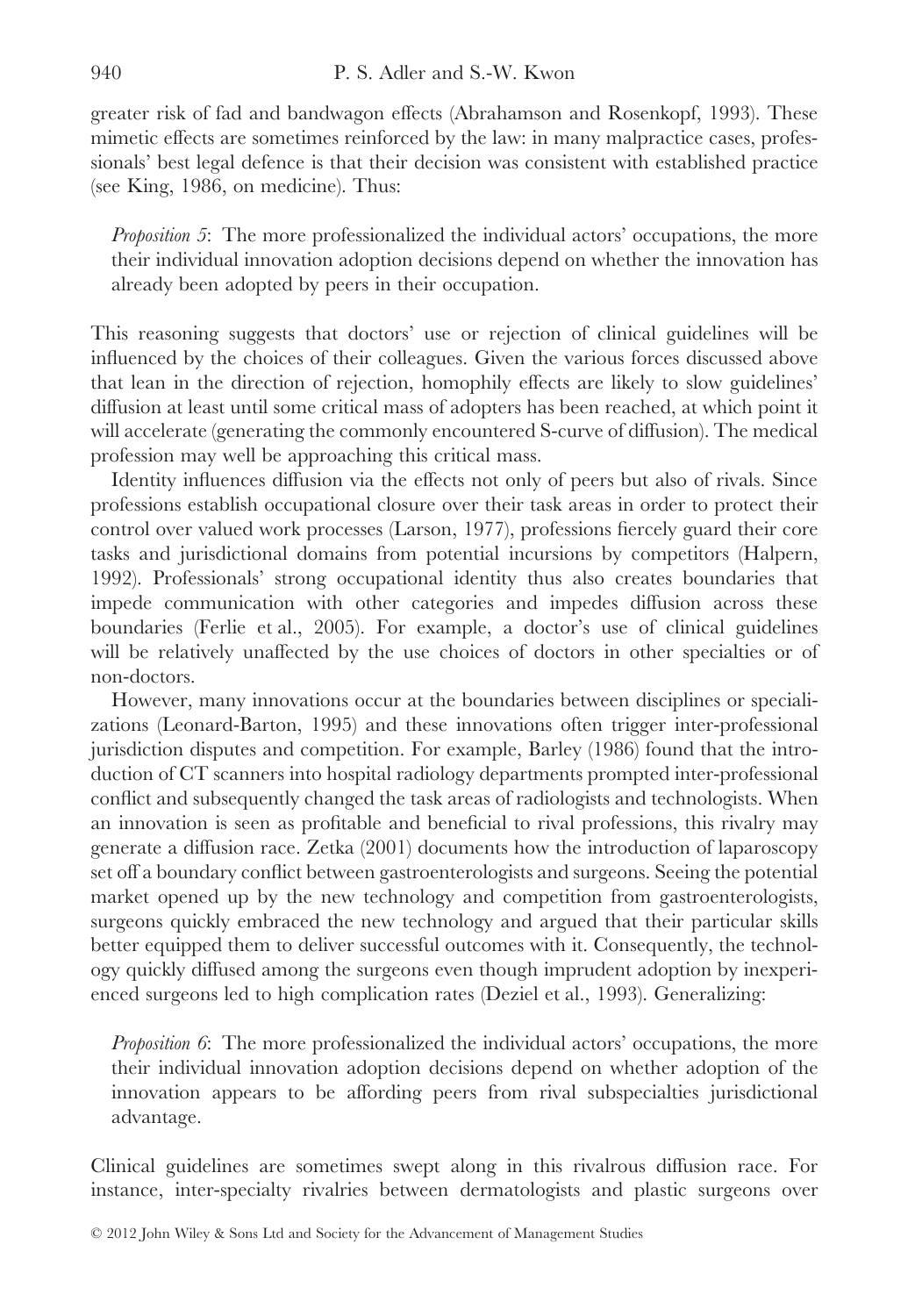liposuction contributed to the increasing popularity (and sometimes overuse) of liposuction guidelines in the USA (Coleman, 1999). In this way, rivalry, like values and homophily, may contribute to the mutation of the medical profession.

#### **Ties to Critical Roles**

The diffusion literature suggests that diffusion is a function of the ties between the potential adopter and actors in several key roles: champions, opinion leaders, and boundary-spanners. (Insofar as we include mandated adoption as part of our expansive concept of diffusion, we should add organizational policy-makers: we discuss them in the section below.) Several considerations suggest that these ties are even more important for diffusion among professionals. First, as discussed above, professionals are less likely to adopt a new practice because directed to do so by management (McLaughlin and Kaluzny, 1990): the influence of fellow professionals is therefore relatively more critical (Fitzgerald et al., 2002). Second, to the extent that professionals' tasks are often relatively uncertain in their cause–effect relations, these innovations' merits may be difficult to ascertain, and diffusion is therefore often dependent on support from champions and opinion-leaders who enjoy prestige, legitimacy, or credibility among their peers (Berwick and Nolan, 1998; Locock et al., 2001). As a result, physicians are more likely to adopt guidelines proposed by peers whom they recognize as experts in their own professional societies than guidelines propounded by other professions, government agencies, or insurance companies (Tunis et al., 1994). By the same token, negative assessments of an innovation by opinion leaders within the professional community will have unusually powerful effects limiting the extent of diffusion.

Boundary-spanners and 'institutional entrepreneurs' (Maguire et al., 2004) also play particularly important roles in diffusion among professionals. In large measure that is because (as discussed above) professional occupations rely on relatively theoretical forms of knowledge as distinct from exclusively practical ones. Much of the development of this theoretical knowledge happens in specialized researcher roles and in specialized organizations such as universities and research laboratories. Rank-and-file professionals are thus constantly challenged to keep up with the growing stock of theoretical knowledge in their fields, and credible champions, opinion leaders, and boundary-spanners are crucial in that regard. To illustrate: a physician must absorb knowledge about innovations in medical equipment, pharmaceuticals, and clinical research. The rate of arrival of this new knowledge exceeds the processing capacity of any one professional (Eve and Hodgkin, 1997). Trusted peers in these key roles within the profession are therefore crucial in orienting professionals towards the most important information (as found by Coleman et al., 1966).

*Proposition 7*: The more professionalized the individual actors' occupations, the more their individual innovation adoption decisions depend on whether the innovation has been endorsed by peers in key diffusion roles.

The key implication of this proposition for diffusion/mutation in medicine lies in its implications for those who seek most actively to accelerate or impede the process: these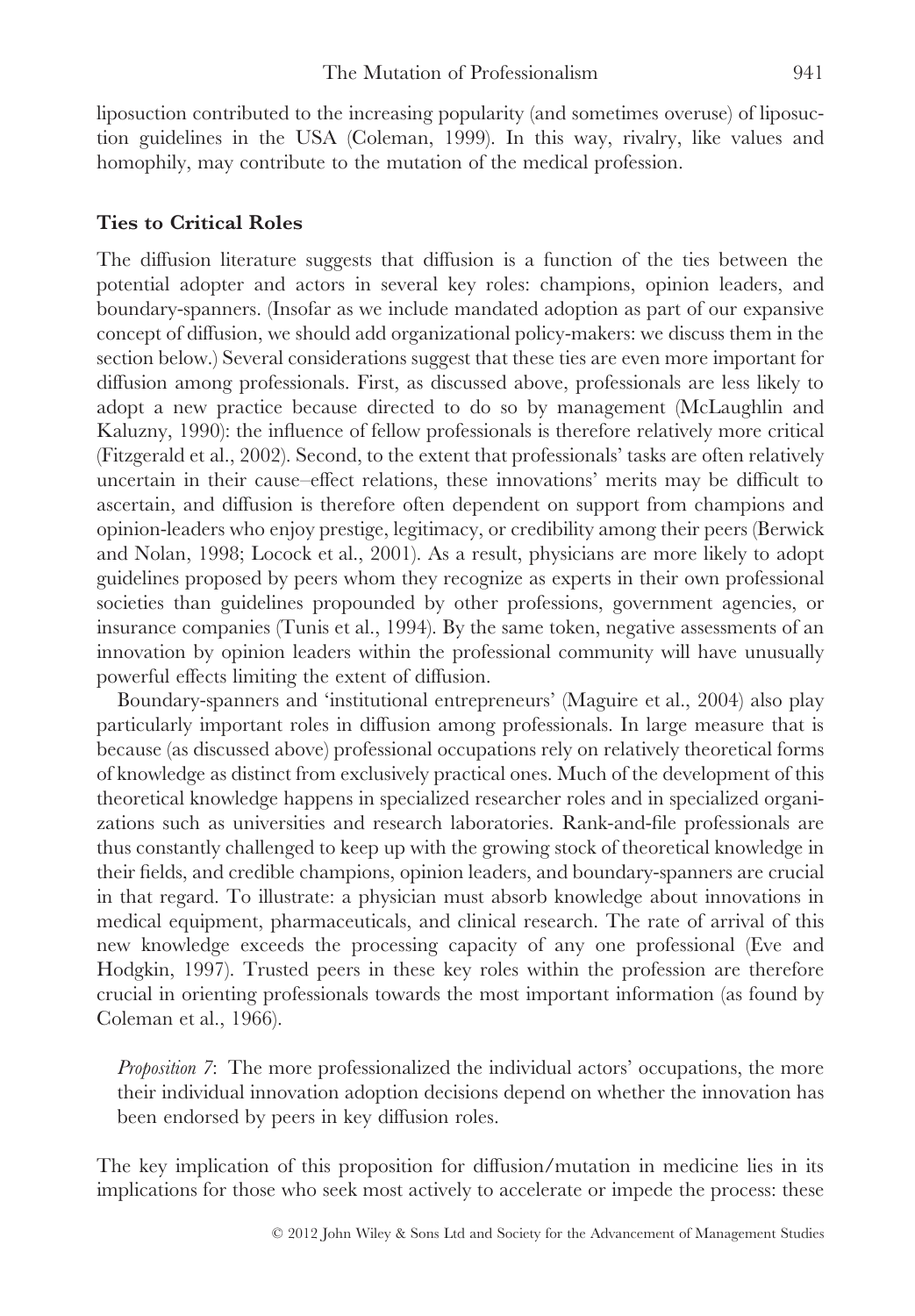activists will be most effective when they target their influence efforts at professionals in these key roles (Berwick, 2003; Shortell et al., 1998).

### **PROFESSIONAL ORGANIZATIONS**

Although there is a considerable body of research on diffusion among professionals, relatively little of it has attended to the organizational context of professional work. This gap has become an increasingly troublesome blind spot with the growth in the proportion of professionals working in organizations rather than as independent, self-employed solo practitioners. It is this blind spot that we address in the present section. Our goal is to understand both the factors that lead professional organizations to adopt innovations (especially innovative organizing practices like guidelines) and the organizational factors that lead individual professionals within those settings to implement these innovations. The factors we identify in this section thus affect diffusion both directly and indirectly through their effects on the factors discussed in the previous section. Conversely however, we must simultaneously remain mindful of the bottom-up processes by which individuals can sometimes reshape organizations and their policies.

Organizations, like occupations, can be arrayed from more to less professionalized, depending on the overall influence of highly professionalized occupations within the organization. Here the spectrum conventionally differentiates 'autonomous' professional organizations such as law firms, medical groups, and accounting firms at the high end, 'heteronomous' professional organizations such as engineering departments within bureaucratically structured occupations in the middle of the spectrum, and conventional wage-based employment work organizations at the low end of the spectrum (Scott, 1982).

The previous section identified several features of professionals that help explain the likelihood of innovation diffusion among them and the corresponding prospects for the mutation of professionalism. We might expect that the impediments to diffusion we noted above could be mitigated by bringing professionals into formal organizations; in reality, however, diffusion hurdles are just as often raised as lowered by the specific features of professional organizations. Prior research has identified several such features. We briefly discuss these features before turning, in the sections below, to the specific dimensions of organization design that determine the likelihood of diffusion/mutation.

Within professional organizations, and consistent with the norm of professional autonomy, order is typically negotiated rather than imposed, and the role of hierarchical superiors is typically advisory rather than decisional (Goss, 1961). This leads to three distinctive features of professional organizations. First, in response to the relative uncertainty of professional tasks and to professionals' demand for autonomy, managers often allow professionals to define their own work roles. To a greater extent than other employees in formal organizations, professionals negotiate their roles, rather than fitting predefined roles (Strauss et al., 1963). The division of labour thus tends to be spontaneous and emergent rather than mandated, and internal differentiation tends to be around clusters of professionals who compete for recognition by their peers and by the administrative structure. Second, there is often considerable competition for resources within professional organizations, and this competition is managed through an overtly political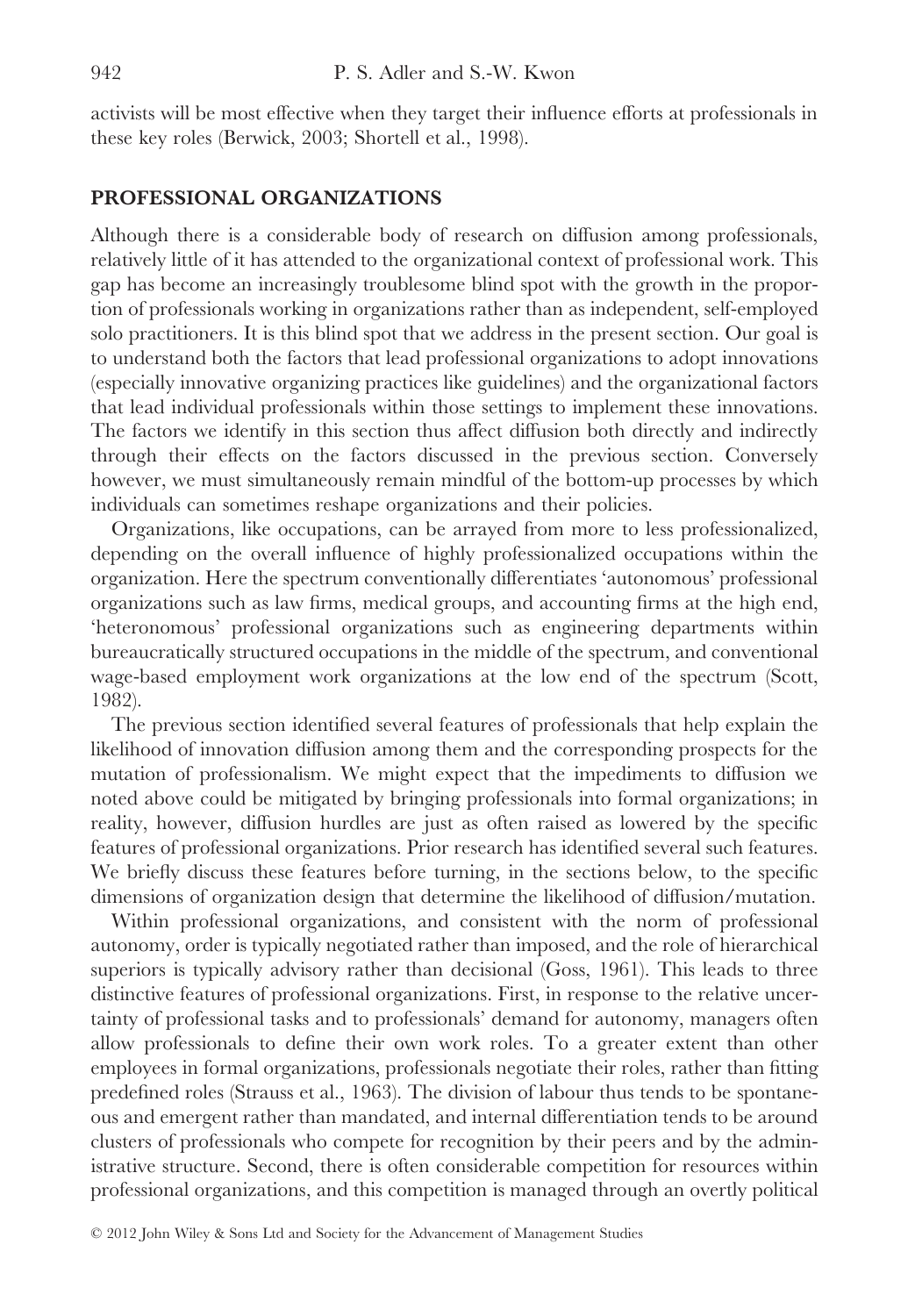process in contrast with the relatively covert nature of politics in bureaucracies (Bucher and Stelling, 1969). Third, the locus of power and decision-making tends to shift relatively fluidly, since political processes play out through professional committee structures (Bucher and Stelling, 1969), which are the seat of authority vis-à-vis professional actors in the organization. Not only is the structure of professional organizations relatively negotiated and advisory, but it is also relatively complex – 'the most elaborate and intricate organizational arrangements yet devised' (Scott, 1991, p. 253). The basic reason for this complexity is that the administration of a professional organization is usually partitioned to reflect the differences in autonomy of its constituent groups. The more professionalized the occupation, the greater is the tendency for professionals to 'report to' (insofar as they report to anyone at all) other professional peers. All three of these features of professional organizations strengthen individual professionals' capacity for bottom-up influence over the organization.

These organizational features condition diffusion dynamics (e.g. Cool et al., 1997; Duckers et al., 2011; Szulanski, 1996). In the paragraphs below, we synthesize available research on the main dimensions of organizations that affect diffusion – strategy, structure, culture, skills, and systems (adapting Adler et al., 2003; Shortell et al., 1995) – and draw some inferences for the dynamics of the mutation of the medical profession. As in the previous section, our conceptual strategy is to explain how the antecedents of diffusion across organizations that have been documented in prior research are moderated by the degree of professionalism of the organization.

#### **Strategy**

The diffusion of innovations within organizations often requires a strategic commitment (Young et al., 1997). Faced with innovations that spontaneously might diffuse too far or fast, some organizations put in place strategic controls, for example requiring preauthorization for expensive medical procedures. Conversely, faced with innovations that are likely to diffuse too slowly without supporting and complementary investments, some organizations give strategic priority to the requisite capital investments (e.g. CT scanners or MRI) and organizational realignments (e.g. creating specialized technical support functions) (see Gustafson et al., 2003; Hughes et al., 2002). Gustafson et al. (2003) found that innovations are more likely to diffuse widely within hospitals if supported by a budget that is both adequate and continuing. Naveh et al. (2005) found that innovations designed to capture and disseminate information about medical errors reduced the incidence of medical errors only when hospital managers set safety as a strategic priority.

Professional organizations, like other types, can accelerate internal diffusion through both more and less active forms of strategic commitments. On the less-active end of the continuum, organizations can financially or symbolically reward those who contribute to diffusion. On the more-active end of the continuum, support for diffusion can take the form of deliberate planning, formal appointment of diffusion champions (as discussed in Proposition 7), formal organizational communication, and appropriate budget allocations. These strategic choices by professional organizations encourage individual professionals to adopt innovations by reducing the costs of trying them out and increasing the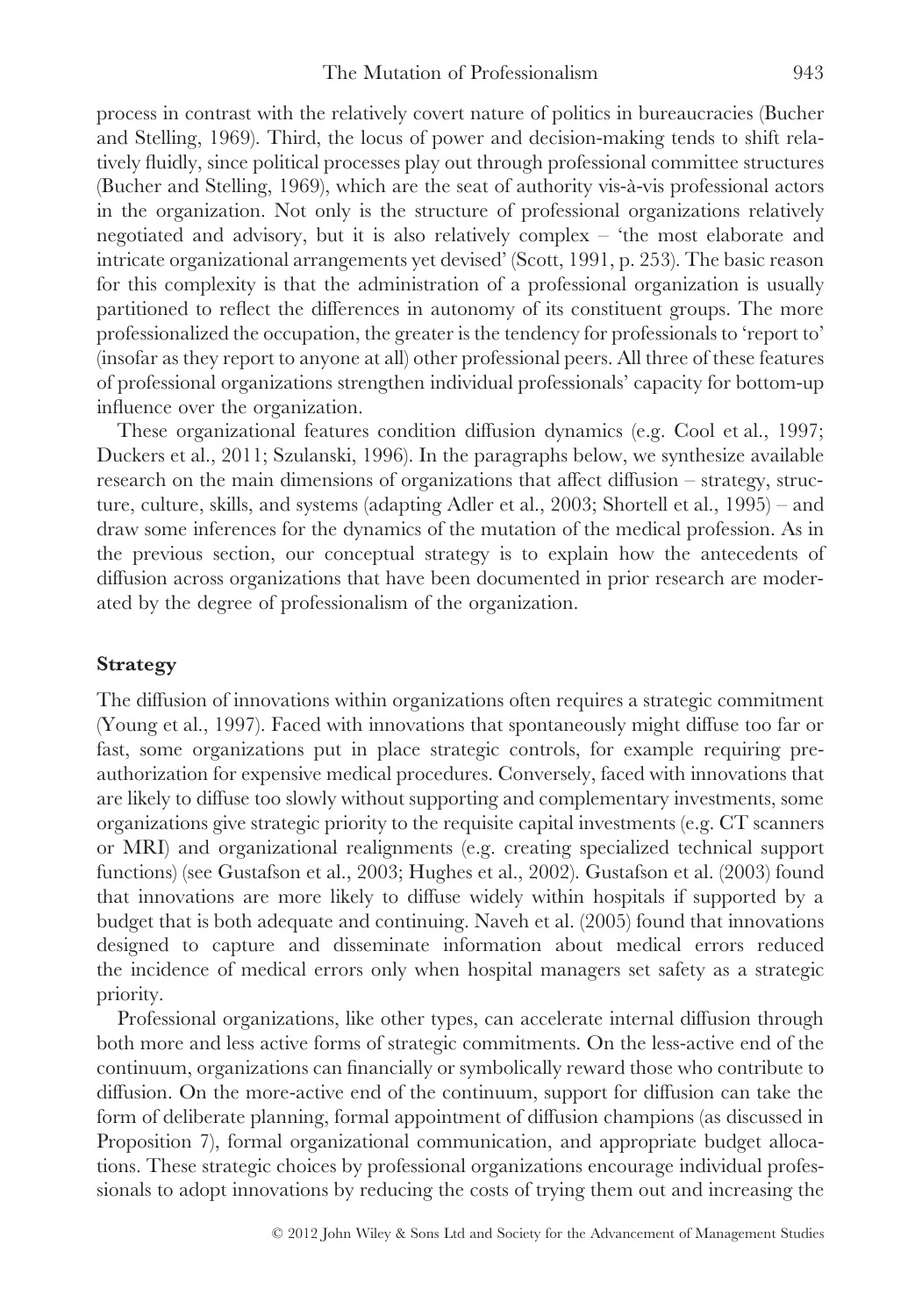potential advantages of adoption relative to the costs, thereby enhancing the innovations' compatibility with the professionals' knowledge-bases (Proposition 2) and practicepatterns (Proposition 3).

Professional organizations, however, experience distinctive difficulties in formulating and implementing such strategies. For example, Greenwood et al. (1990) found that in professional organizations, compared to corporations where professionals play a less influential role, 'there is less strategic analysis of opportunities and threats, less explicit and formal forecasting and planning of future options and directions, and less codification of analysis in these [professional] partnerships'. One key factor making strategic commitment difficult in professional organizations is the limited managerial authority over professionals, a direct consequence of the negotiated order and structural complexity features discussed above, and of the autonomy discussed in the previous section. In the autonomous type of professional organization, such as in law firms and medical groups, the strategy process must forge a consensus of all the partners. In more complex organizations such as hospitals, there is the further challenge of reaching consensus among the multiple professional specialties and between the professional staff and the hospital leadership (Ferlie et al., 2005, p. 118). Not surprisingly, hospitals under performance pressure have recently sought to build stronger 'partnerships' with their physicians, attempting to involve them more actively in strategic (and operating) decisions (Zuckerman et al., 1998). Generalizing:

*Proposition 8*: The more professionalized the organization, the more the individual professional's innovation adoption decisions within it depend on the organization's strategic commitment.

We should expect that clinical guidelines would diffuse more widely in professional organizations that have developed a stronger strategic partnership with their medical staff. However, we should also expect that the achievement of a strategic commitment for the diffusion of clinical guidelines would be particularly difficult because professionals often see them as undermining their prerogatives.

## **Structure**

Both horizontal and vertical dimensions of organizational structure can influence diffusion. Taking first the horizontal dimension: new ideas tend to spread more widely within group boundaries than across them, and the extent of intra-organizational diffusion thus depends on ties across units (Granovetter, 1973). Diffusion will be easier to assure where the organization's formal structure groups people effectively by degree of task interdependence and where it provides the integrative mechanisms needed to coordinate the ensemble of these groupings (Barnsley et al., 1998; Parchman et al., 2011; Thompson, 1967). The vertical dimension is important too: a considerable body of research (reviewed by Cotton et al., 1998) supports the intuition that the relative advantage, both real and perceived, of an innovation and the willingness to adopt the innovation will be greater when users have more opportunity to participate in the innovation's development, refinement, and implementation. A variety of organizational mechanisms can be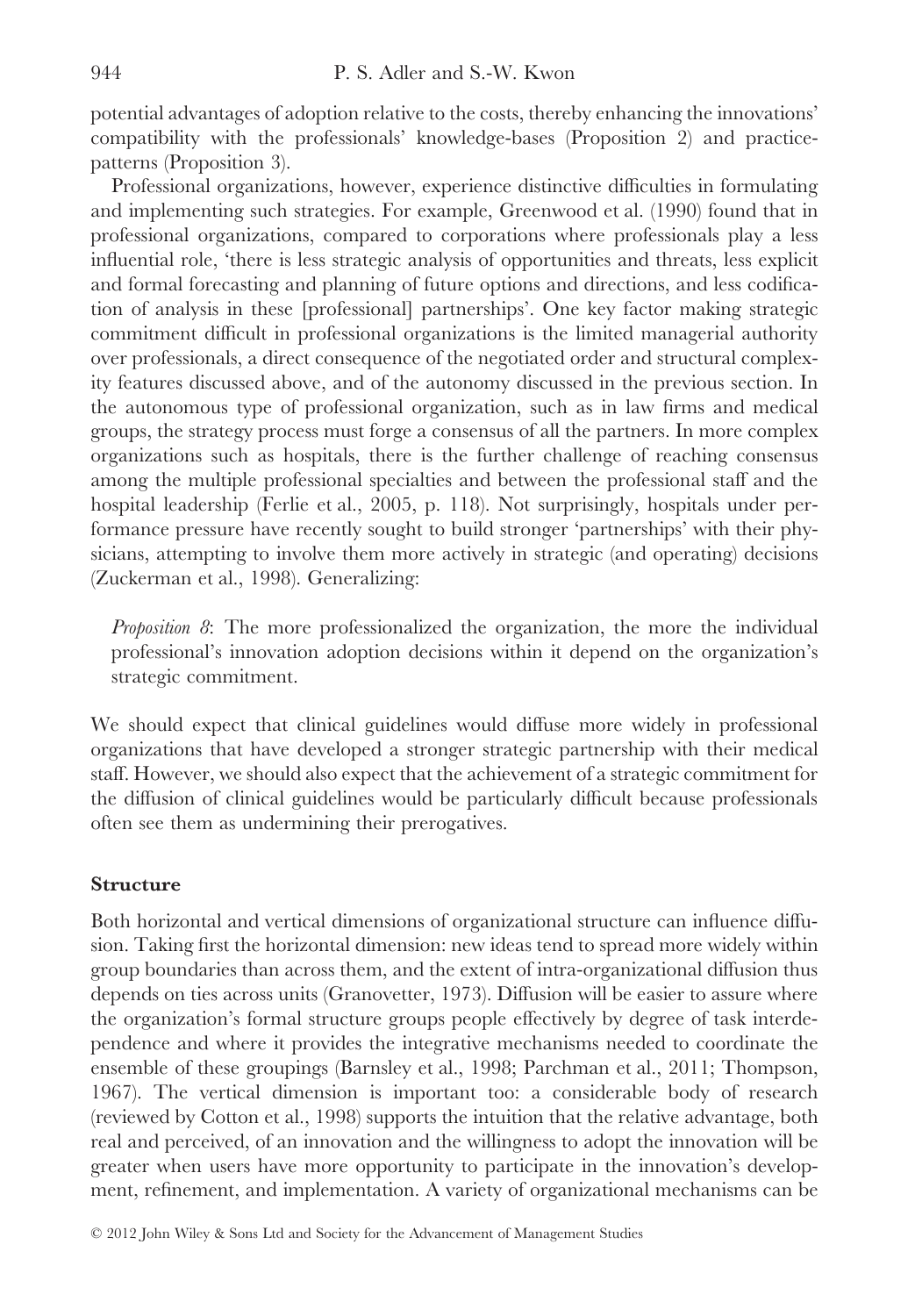used to ensure these horizontal and vertical ties. In the hospital setting, for example, research has found that cross-boundary teamwork and cooperation are important determinants of Continuous Quality Improvement (CQI) success (Blumenthal and Kilo, 1998).

However, professional organizations experience distinctive challenges in assuring horizontal coordination. When professionals are grouped into departments by common practice area – as they are, for example, in large law firms, medical groups, and hospitals – commonalities of identity and language are further strengthened. Such groupings can help within-group diffusion because they provide opportunities for the face-to-face interactions needed to transfer tacit knowledge (Frank et al., 2004). These opportunities are particularly important when regional and national professional associations meet less frequently and when the innovations in question are local in origin. These groupings can, however, simultaneously impede diffusion across groups if the boundaries between these communities discourage learning from, or collaborating with, others (Ferlie et al., 2005). In analysing situations such as these, actor–network theory (Latour, 1987) stresses the role of coalitions across groups in the diffusion of innovations.

In professional organizations, vertical barriers created by employment and professional status often compound horizontal barriers to diffusion. First, the employment status of professionals varies along a spectrum: some are independent practitioners with 'consulting' type relations to the organization, as when independent physicians have 'privileges' to treat patients in US hospitals or lawyers are 'of counsel' to a law firm; some are partners in stand-alone professional partnerships; some are salaried employees. The ability of the organization to drive diffusion increases as we move along that spectrum. Committees and task forces are often used as mechanisms for ensuring coordination in the absence of formal authority relations (Young et al., 1998); in practice, however, such temporary organizational structures can be taken over for the defence of parochial prerogatives. Second, professionalization strengthens status differentiation (Abbott, 1981), and if actors from a lower-status profession attempt to promote an innovation in a multi-professional environment, we can predict that the probability of a successful diffusion will be low unless they can find a sympathetic and respected individual from a high-status profession to act as a champion (Cook, 1995). Doctors' interactions with nurses, for example, are often marked by status distance, and endorsement by one may do little to encourage adoption by the other.

Both horizontal and vertical structuring thus affect the likelihood of diffusion among professionals in organizational settings by their effects on the professionals' ties to others in critical roles. Generalizing:

*Proposition 9*: The more professionalized the organization, the more the individual professional's innovation adoption decisions within it depend on whether critical horizontal and vertical communication flows are supported by organizational structure.

Given the strong horizontal and vertical partitions in healthcare delivery organizations, we should expect that proponents of guideline diffusion would encourage the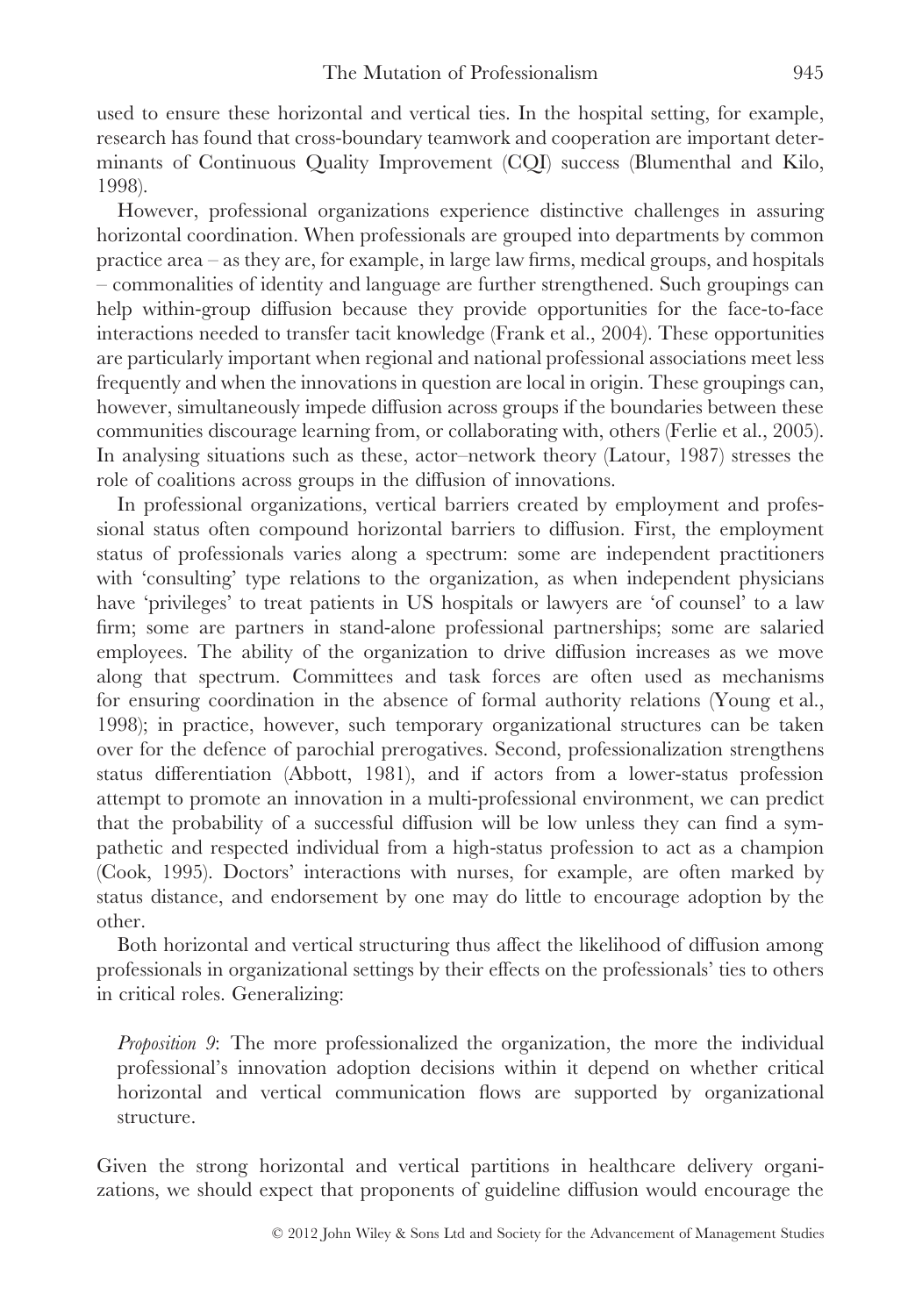development of the appropriate bridging structures; but we should also expect that this bridging will prove difficult, and as a result, the mutation of the medical profession will be slowed.

## **Culture**

Culture affects diffusion in organizations primarily through its effects on trust. Since the adoption of an innovation always involves at least some degree of risk, trust between the source and the recipient of the innovation and trust in the other relevant actors in the organization are required for diffusion (Szulanski et al., 2004). Trust in senior management will also affect diffusion within organizations, because such trust influences the legitimacy of strategic diffusion priorities. Conversely, one of the major impediments to internal knowledge transfer is an 'arduous' relationship between the source and the recipient – a relationship that is distant and/or difficult (Szulanski, 1995, 1996).

This trust factor is even more important, but also more difficult to assure, in professional contexts. Sharma (1997) points out that in these contexts, conventional principal– agent models of organization understate the problem caused by knowledge asymmetry. Here, trust is not merely a lubricant that reduces costly monitoring (as described by Arrow, 1974), but rather, an essential precondition for successful transactions both among professionals and between professionals and lay clients or managers (see also Gibbons, 2004). It is therefore not surprising that high-trust hospitals with interdisciplinary collaboration and participative, flexible, and risk-taking cultures are more successful at implementing CQI programmes (Shortell et al., 1995), and are able to demonstrate improvements more quickly (Boerstler et al., 1996). Trust, however, is particularly difficult to maintain within professional organizations, marked as they are by pervasive and acute knowledge asymmetries. Moreover, both within professions and across them, the mobility of the professional weakens the sense of 'shared fate' (Portes, 1998) with other members of the organization, which in turn further weakens trust. Trust will therefore condition the individual professional's adoption of the innovation by shaping their sense of identity and their willingness to share their individual autonomy with the organization. Generalizing:

*Proposition 10*: The more professionalized the organization, the more the individual professional's innovation adoption decisions within it depend on the extent of trust in the organizational culture.

Within healthcare delivery organizations, the diffusion of guidelines is likely to depend on trust to an even greater extent than is the case for other innovations in other settings. Guidelines represent a form of process control over the professional's work, and they therefore open the door to outsiders' influence. Unless professionals trust that these outsiders will not use this opportunity to attack their prerogatives or push their decisionmaking in directions antithetical to their preference, diffusion effort will falter. In reality, however, as we have seen, guidelines can easily be seen as a vehicle for precisely this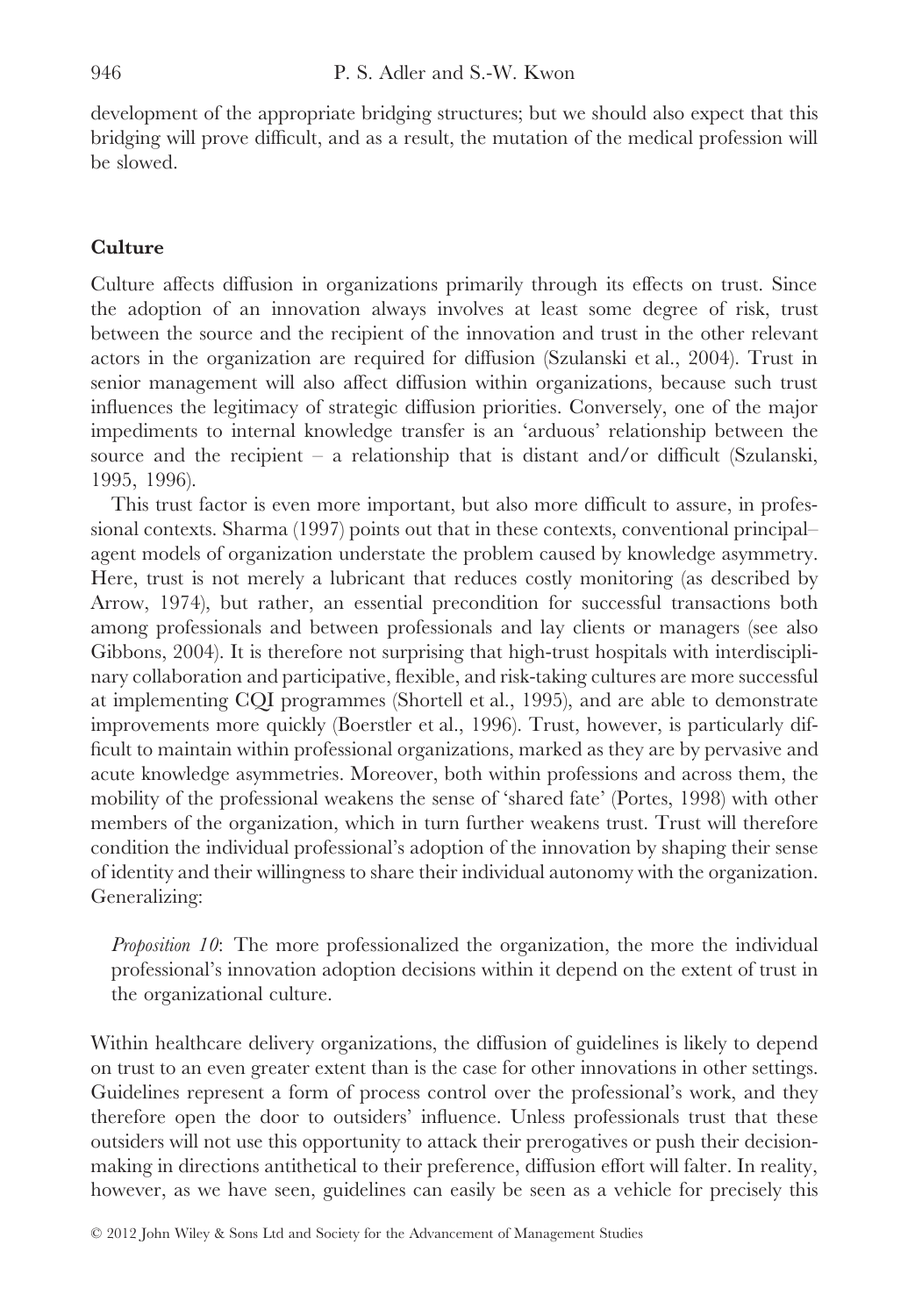attack on professionals' prerogatives: we should therefore expect lack of trust to be common within professional organizations, and the diffusion/mutation process to be correspondingly constrained.

## **Skills**

Innovations often require adopters to change established ways of doing things and to learn new skills. To support wide diffusion, organizations must provide training and education, both for the specific new skills required by a given innovation and for the competencies needed to participate widely in managing diffusion (Gustafson et al., 2003). Team-based training may be needed for organizationally complex technologies (Edmondson et al., 2001). Many innovations include both technical and managerial components (see Denis et al., 2002, on the 'soft periphery' versus 'hard core' of innovations), and potential adopters require training in both. Implementing an organization-wide CQI programme, for example, requires training in CQI philosophy, problem-solving, statistical thinking, statistical process control, employee involvement, team building, leadership/facilitation, outcomes measurement, competitive benchmarking, robust design, teaching/training, quality policy deployment, experimental design, meeting management, and project management (e.g. Crosby, 1996; Hutchins, 1999).

Whereas in less-professionalized organizations, the managerial skills needed for wide diffusion can be concentrated in management layers and staff functions, in professional organizations, such concentration creates organizational difficulties: given their autonomy, professionals are less likely to submit to bureaucratic authority or to recommendations from staff specialists. Thus, the diffusion of innovations – especially those that necessitate management changes or that integrate managerial and technical components – typically requires professional organizations to invest in the development of the management skills of the professional themselves. These skills are in areas such as strategy, finance, marketing, change management, communication, negotiation, conflict resolution, quality improvement, project planning, and project budgeting (Motwani et al., 1996). Building the professional's expertise in these areas reduces the incompatibility of the innovation with the professional's knowledge-base. Absent such investment, professional organizations risk conflict between academic and managerial elite on the one hand and rank-and-file practitioners on the other (Freidson, 1984).

However, among professionals, management skills are typically seen as less prestigious. As a result, there is rarely much enthusiasm for acquiring these skills, nor much support among professionals for investing organizational resources in training professionals to acquire them. Thus, diffusion of new practices in professional organizations is often hampered by insufficient investment in management education.

*Proposition 11*: The more professionalized the organization, the more the individual professional's individual innovation adoption decisions within it depend on the organization's investment in professionals' management education.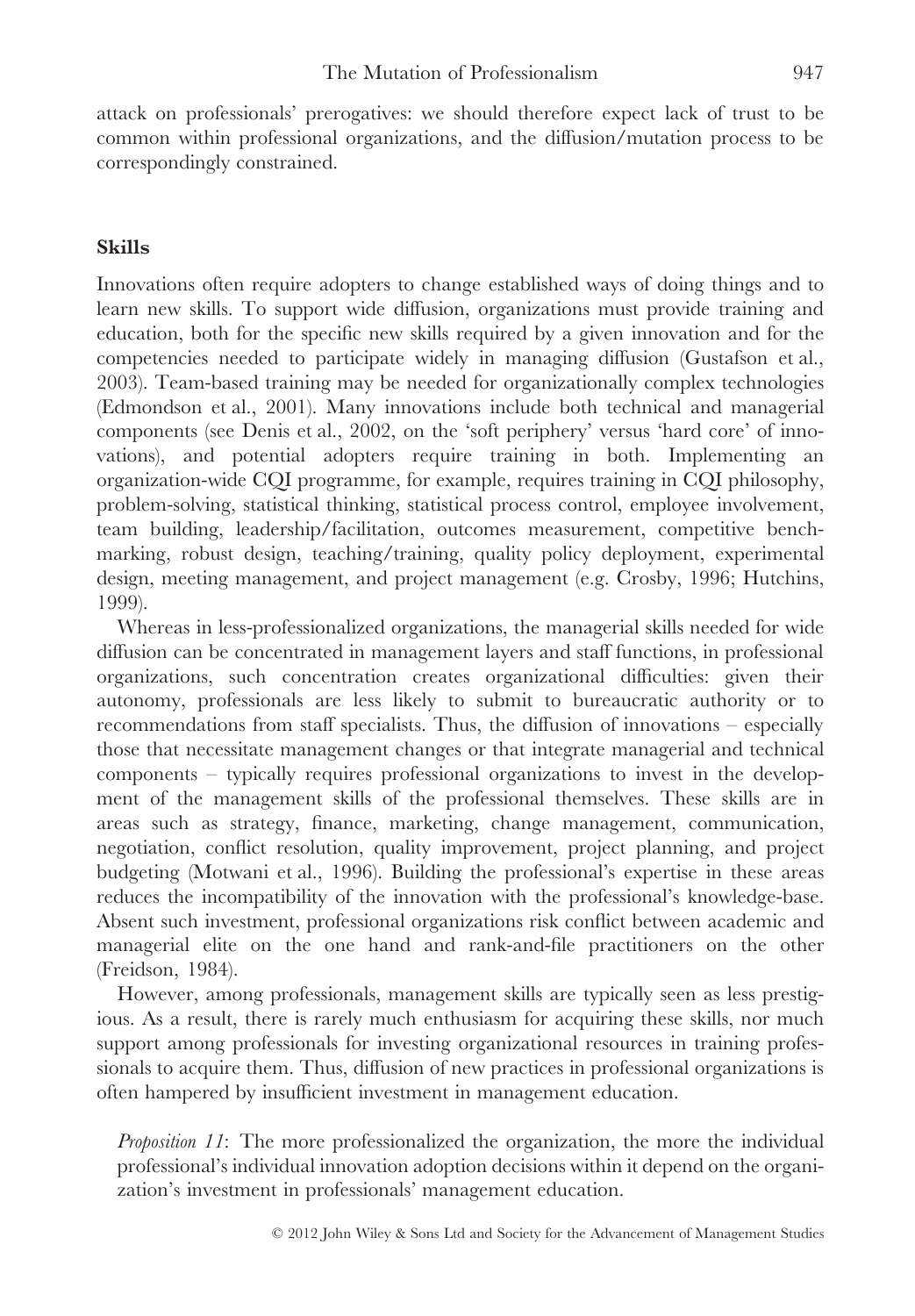In the case of clinical guidelines, both the technical and the managerial components of the innovation are often contested: enthusiasm for training doctors to facilitate guidelines adoption is therefore likely to be correspondingly limited.

## **Systems**

Well-designed information systems help the intra-organizational diffusion of innovations in two ways. First, they can help people find out about innovations in other parts of their organization (Anand et al., 1998). In the form of email and intranets, they can help establish and maintain relationships that can facilitate diffusion. Second, welldesigned information systems can help capture performance data that are needed to assess the relative advantage of proposed innovations (Shortell et al., 1998). While simply having more access to performance data does not necessarily assure wide acceptance of innovations, it does play a facilitating role (Tiwana, 2002). Given their commitment to client service, professionals often insist on data concerning innovations' relative advantage before they are willing to consider adoption (see, for example, Bradley et al., 2001, on the importance of 'credible data feedback' in efforts to increase physicians' use of beta-blockers). Appropriately designed information systems can thus increase the likelihood of adoption by professionals by enhancing both their ties to critical roles and their expertise.

Professionals' influence over the diffusion process is reinforced by their influence over the investment in information technology infrastructure that is often required for the implementation of other innovations, and they can use this influence to accelerate (or block) that implementation. This takes us back to the strategy process and Proposition 8. Ideally, joint decision-making on systems design and implementation would facilitate diffusion efforts, but such a partnership is difficult to create and sustain given the power stakes.

*Proposition 12*: The more professionalized the organization, the more the individual professional's individual innovation adoption decisions within it depend on information systems support.

In the case of clinical guidelines, the relevant data on the innovation's relative advantage bear on the professional's own work and its outcomes: as a result, such data risk being perceived as a threat to the professionals' autonomy, and professionals often resist efforts to create such transparency. Conversely, if managers can assert control over the information systems infrastructure and automate the collection of some of these data, they may create the means by which to subordinate professional work to bureaucratic authority or to strengthen market incentives, and professionals may as a result find themselves deprofessionalized (Murphy, 1990). We should therefore expect that the diffusion of guidelines will involve considerable conflict over information systems choices, and the mutation of the medical professional will be constrained by the persistence of information systems that fit the traditional model of professionalism.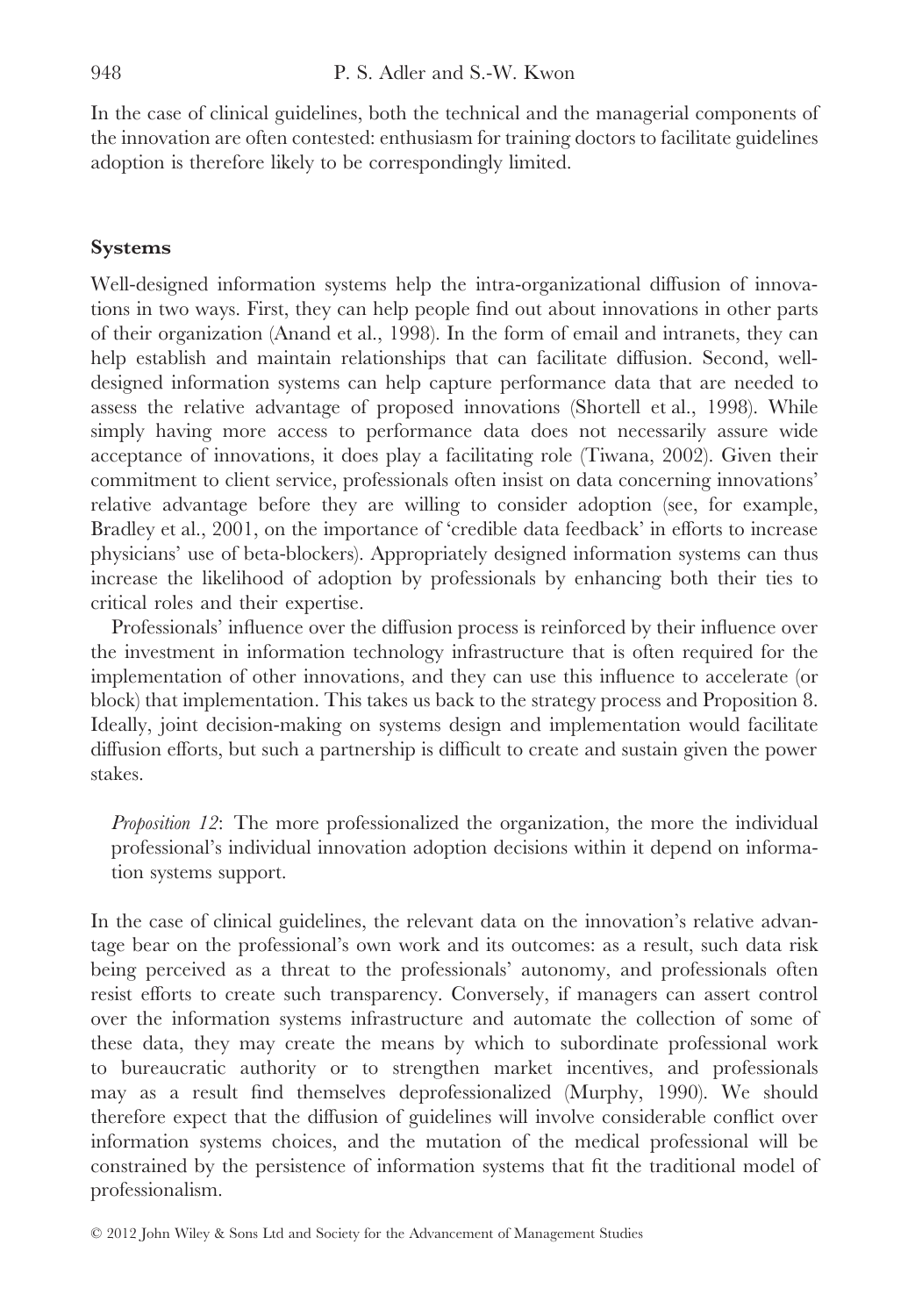## **THE CHANGING INSTITUTIONAL FIELD**

A considerable literature has shown a trend towards the progressive loss of autonomy of professionals under the growing pressure for accountability from the state, investors, insurers, and clients, and under the growing pressure of market competition from peers and rival occupations (see surveys in Adler et al., 2008; Brock et al., 1999). As collective actors in their respective institutional fields, professional associations have both accommodated and resisted these pressures: they are both vehicles by which the broader field affects professionals and professional organizations, and vehicles that afford individual professionals and professional organizations bottom-up influence in the evolution of the institution of professionalism and the surrounding field. In the following paragraphs, we sketch how these field-level forces work to transform the nature of professionalism through both their direct effects on the diffusion of new organizing practices and their indirect effects via their (contested) influence on the factors at the individual and organization levels that we have identified in the previous sections.

### **Professional Associations**

Many occupations create associations for their members; in general, however, the more professionalized the occupation, the greater the occupational closure and therefore, in general, the stronger the association (Weeden, 2002). As highlighted by neo-institutional theory, these professional associations are therefore a key vector of normative and mimetic diffusion.

However, depending on the anticipated consequences of a given innovation, professional associations can support or oppose its diffusion. Guidelines illustrate that some professional associations, such as the American Society of Anesthesiologists, have been very proactive in developing and disseminating guidelines (Gawande, 1999b). Other professional associations have been more resistant: Timmermans (2008) shows how forensic medicine, protected by a legal mandate to investigate certain categories of suspicious death, shielded its practitioners from competitors and external criticism, thereby widely resisting the standardization of practices and the diffusion of guidelines.

Associations' roles in diffusion are shaped by both internal and external factors: this section addresses the former, and the following two sections the latter. Unfortunately, notwithstanding several studies of the internal structuring of professional associations, we lack general, comparative studies (useful starting points include Freidson, 2001; Greenwood et al., 2002; Kronus, 1976; Scott et al., 2000). The following arguments are therefore presented as plausible conjectures rather than strongly grounded propositions. We use the same subheadings as in the previous section, applying them here to the professional association rather than the professional's work organization.

*Strategy.* Associations can mobilize their members around shared priorities, and stronger associations, such as are typical in the professions, are more effective in doing so. These priorities can be technical, such as developing standards, or institutional, such as lobbying Congress concerning legislation (e.g. Akers, 1968). When associations seek to assure or block the diffusion of an innovation, the association's strong strategic commitment can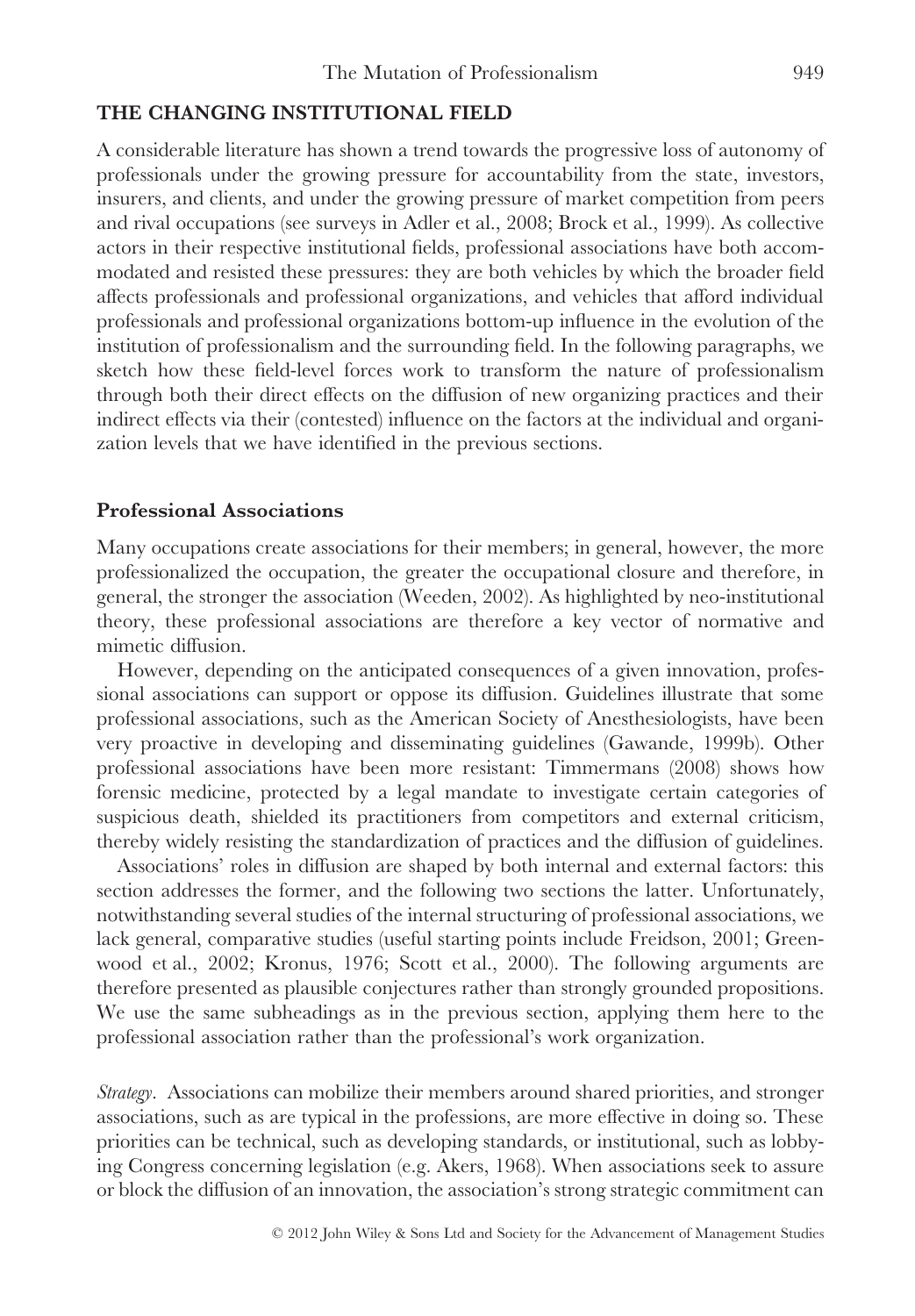greatly enhance or undermine the attractiveness of the innovation in the eyes of its members. Associations can also create indirect pressure for or against diffusion via their effect on legislation and regulation.

*Structure.* The associations representing more professionalized occupations typically enjoy a degree of centralization that affords them greater staff expertise and unity of action, which in turn give them more influence vis-à-vis other actors in the field and over innovation diffusion among their members.

*Culture.* More professionalized occupations – and therefore their associations – typically enjoy relatively stronger cultures (more coherent, more specific). The content of these cultures' values, however, differs across associations: some, for example, are more 'civic' and others more self-regarding, with consequences for the support they offer to innovations that serve public rather than members' interests (Sullivan, 2005). Associations both reflect and shape the culture and values of the profession, and thereby condition diffusion dynamics.

*Skills.* Professional associations play a crucial role in diffusion through their influence on the skills of their members, both their initial training and their ongoing, continuing education. Initial training is perhaps the most powerful means at the disposal of an association for influencing diffusion; but it will only affect the graduates from the corresponding time period. As discussed above, Continuing Education is a weak mechanism for diffusion among established professionals.

*Systems.* The associations of more professionalized occupations have stronger systems for credentialing and sanctioning their members, and for disseminating information to members (e.g. newsletters, journals, electronic media). These regulative and informational systems are potentially powerful means for influencing diffusion (Taylor et al., 1996).

*Proposition 13*: Professional associations' strategy, structure, culture, skills, and systems moderate the impact of professionalism on the effect of occupation and organization on innovation diffusion.

The case of guidelines presents medical associations with some serious challenges. As we have seen, some guidelines are fully compatible with traditional professional norms, and indeed medical associations have long played a role in sponsoring such guidelines' development and diffusion. Many other guidelines, however, are corrosive of those norms, and we should expect associations to play a more complex role in regard to these. While we would expect associations initially to oppose such guidelines and refuse to support their development or diffusion, external forces that are bearing down on doctors, healthcare organizations, and the associations themselves may force associations to soften this opposition: we turn now to these external forces.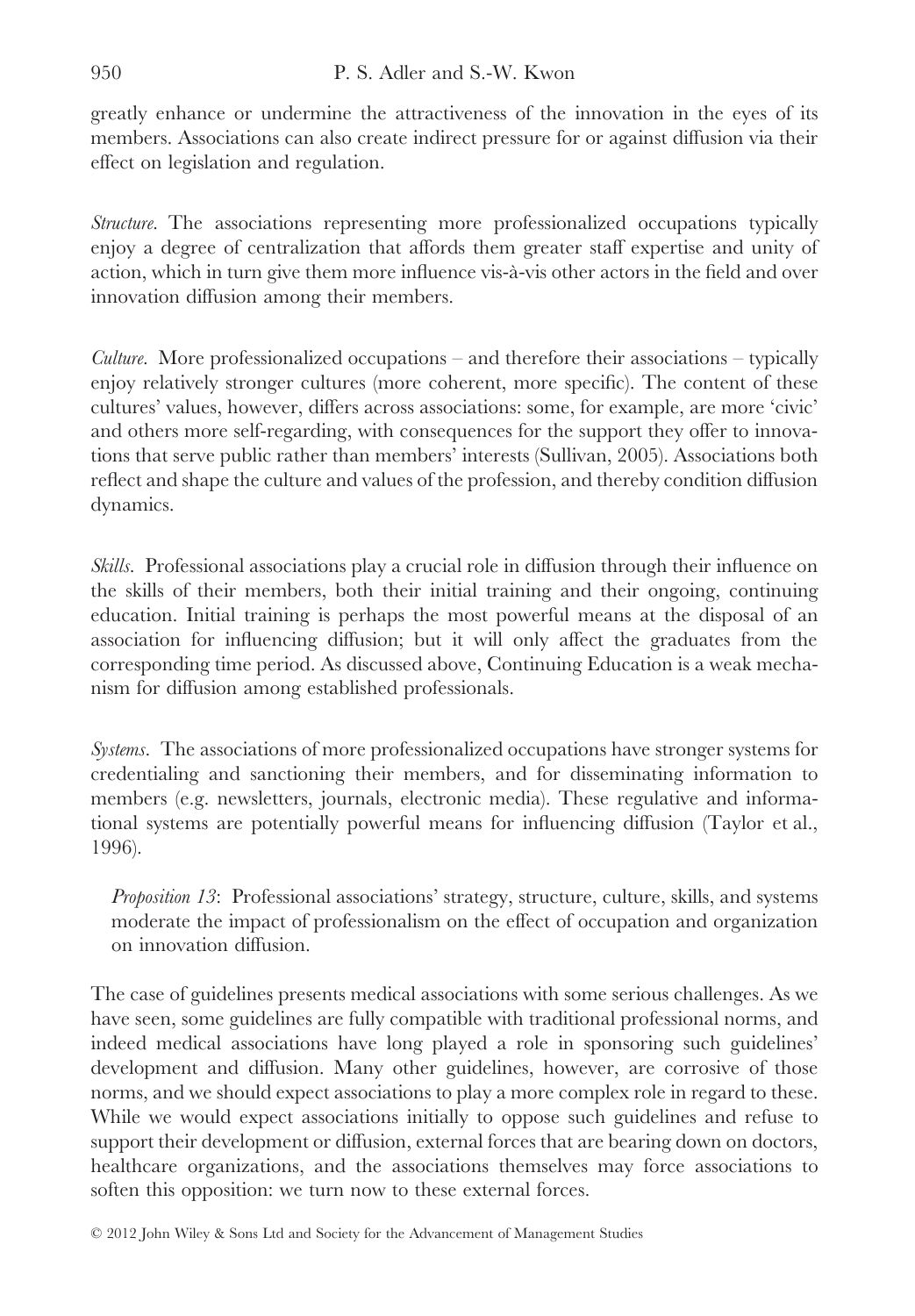#### **Accountability**

As professionals and professional organizations become increasingly subject to the demands for accountability advanced by other non-professional actors, the autonomy of professionals over adoption decisions is eroded, and the adoption of new organizing practices – ones increasingly reflective of the interests of these other non-professional actors – is increasingly forced on professionals. The demands for accountability achieve traction through competitive, regulative, normative, and cultural–cognitive mechanisms: competitive through the growing market pressure (discussed below), regulative through government agencies' regulations and through private insurers' contractual provisions, normative through the spread of new legitimacy norms, and cultural–cognitive through habituation to new schemas and scripts.

Traditionally, innovations have diffused among professionals mainly through respected peers through mimetic and normative isomorphism. Because professional organizations rarely monitored closely individual physicians' actions, informal systems of accountability to peers and colleagues dominated in this traditional model. Professional associations supplemented this informal intra-professional accountability by propagating new practices through education and licensure standards, and by disciplining those who deviate from established standards (Emanuel and Emanuel, 1996; Gray, 1991; Starr, 1982). Physicians, for example, were rarely forced to respond to pressures from laymen, government, private insurers, or courts.

However, growing affluence and other macro-societal trends post-World War II led to an explosive growth in the access to and use of professional services. Government funded a sizeable part of this growth. As economic growth slowed after around 1970, pressures grew to limit government expenditures, to ration access to these services, and to rationalize their operations. On the other hand, increasing levels of education over this whole post-war period reduced somewhat the information asymmetries and status distance between professionals and their clients. The combination of these economic and cultural changes has given rise in recent decades to a broad demand by non-professionals for greater accountability of professionals to their clients and to agencies that can protect clients' interests. Professionals are under pressure to adopt new practices in both their core activities as well as in the associated performance evaluation, compensation, and management activities (Ryan and Thompson, 1998). The diffusion of innovations has become, as a result, less determined than in the past by compatibility with individual professionals' preferences, expertise, values, identities, or established ties.

Pressures of accountability are also pushing professional organizations to better control the interdependencies between professionals and other groups. Professional organizations are increasingly being challenged to improve cost and quality outcomes not only for their members' individual tasks but also for larger-scale processes to which the professionals are only one contributor among others. Doctors, for example, are under pressure to improve the reliability of the 'hand-off' of patients to staff in other occupations and other units (Bodenheimer et al., 1999). Multi-disciplinary professional practices are proliferating, as clients demand more integrated solutions (Lemieux-Charles and McGuire, 2006). These pressures challenge professional organizations to overcome the limitations reflected in Propositions 8–12.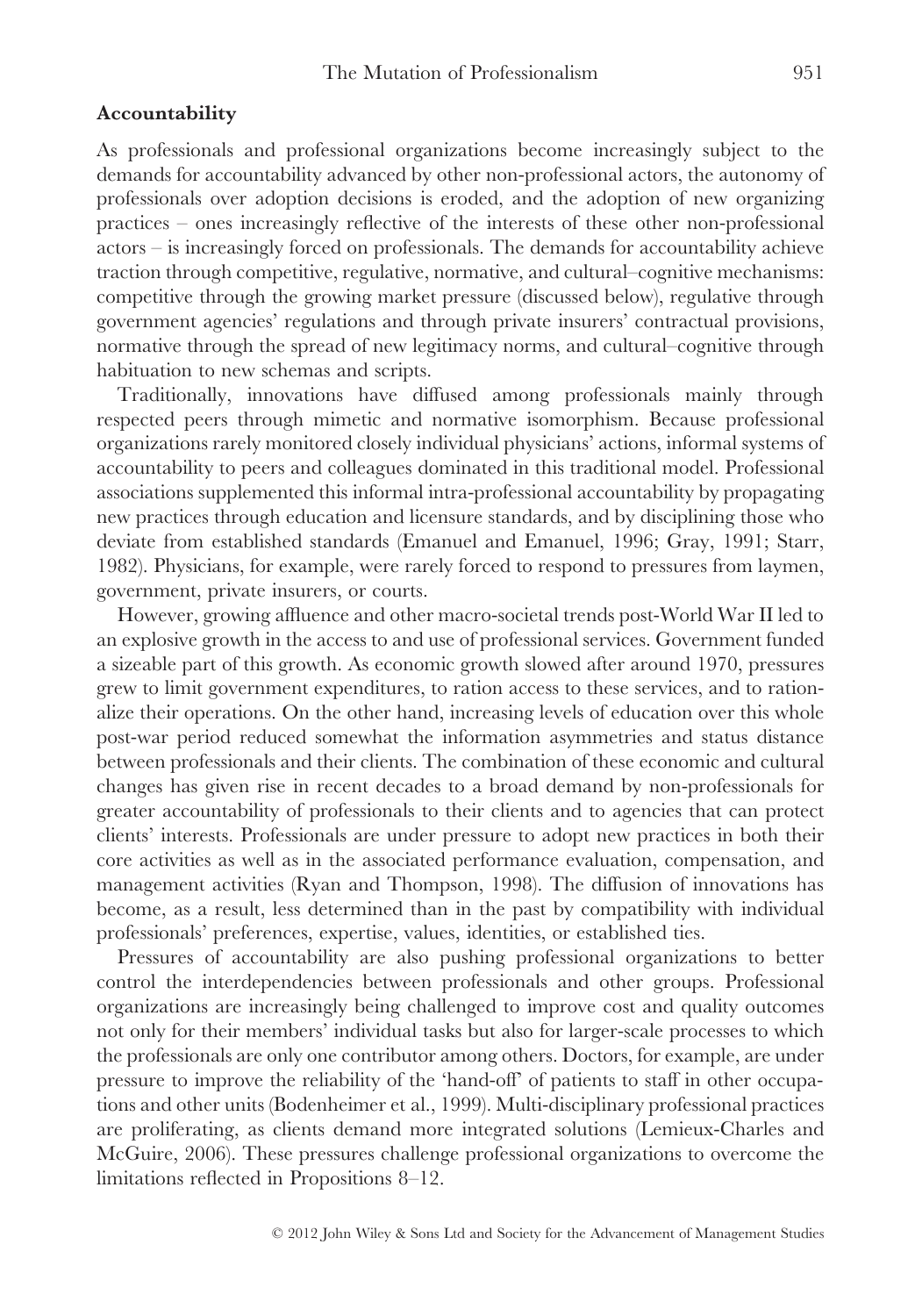These accountability pressures bear on professional associations too. As Abbott (1988, pp. 153–54) writes, when professionals move from autonomous, dispersed solo and small practices into bureaucratically structured multi-professional settings, professional associations lose power to those bureaucracies. Moreover, legal challenges to the monopoly privileges traditionally accorded professions have weakened the role of the professional associations, most notably in the legal profession itself. Demands for greater accountability to external stakeholders have also weakened the self-regulation of the accounting profession (US Securities and Exchange Commission, 2003). Specialization has led to the fragmentation of umbrella associations such as the American Medical Association (Scott et al., 2000, pp. 178–80). It is difficult to see how under these conditions professional associations can play a powerful role resisting accountability pressures emanating from non-professional actors.

*Proposition 14*: Field-level demands for accountability moderate the impact of professionalism on the effect of occupation and organization on innovation diffusion.

In the case of clinical guidelines, these pressures are pushing professionals' associations to distance themselves from the traditional model of professionalism and accommodate, and indeed collaborate with, these external constituencies. For instance, the American Medical Association signed a pact with Congress (the 'joint House–Senate working agreement with the AMA'), promising to develop more than 100 standard measures of performance, which doctors would report to the federal government in an effort to improve the quality of care (Pear, 2006).

These field-level pressures also weaken doctors' bases of resistance to the mutation carried by guidelines. In the case of doctors who deviate from insurance company mandated guidelines and order tests or procedures that the insurance company deems too expensive, these doctors can find their income directly affected and find themselves dropped from the list of approved providers. Under such pressures, some professionals defect from their traditional norms and values and become instead champions of bureaucratic control and/or market profitability in their own practices.

Professional organizations are another pathway for indirect pressure. Healthcare organizations are under pressure by both the public and private sector actors to reduce costs (in the USA, both Medicare and private insurers; and in the UK, NICE), and these actors often see greater managerial control over doctors as the best way to force change. These pressures encourage organizational leaders – both managers and physicianexecutives – to push for cost reductions, and they often use guidelines for that purpose. And indeed, Feldman et al. (1994) found that Medicare carriers used guidelines exclusively to identify and punish providers who over-utilized tests and treatment: seldom did carriers use guidelines to identify providers who provided insufficient care (see also Dopson, 2005; Mykhalovskiy and Weir, 2004).

#### **Market Competition**

Changes in the broader institutional field erode the autonomy of professionals not only in favour of hierarchical power of governments and organizations, but also in favour of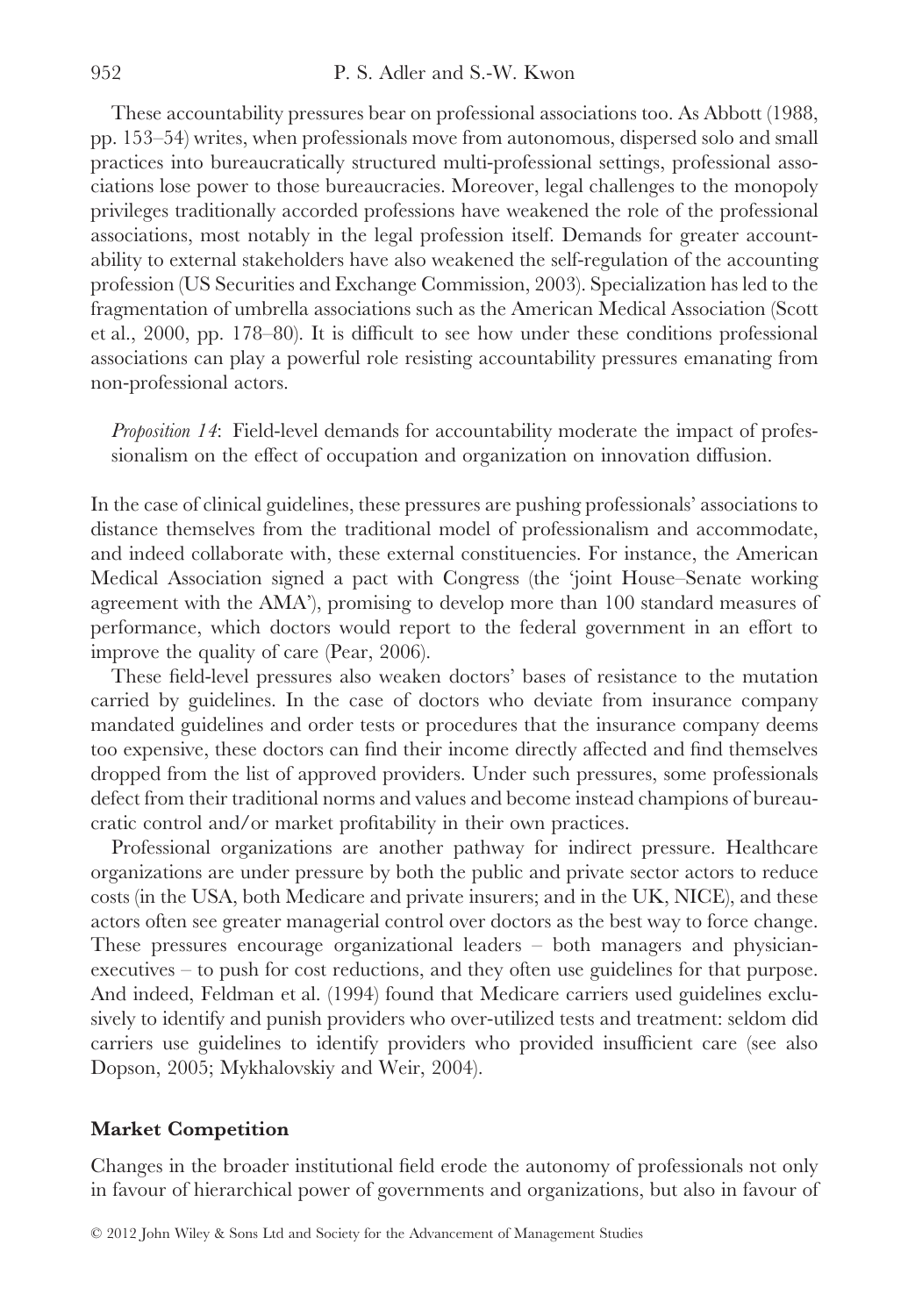market competition among professionals themselves. Across a range of countries and occupations, economic pressures – and the popularity among elites of the neo-liberal recipe for responding to these pressures – have led to the dismantling of the prerogatives that traditionally shielded professionals from market competition and that long allowed them to cooperate (collude) in setting prices and standards (Champy, 2006; Lane et al., 2002). As professionals are pulled into the orbit of market competition, the dynamics of diffusion change: profitability displaces the factors that traditionally shaped diffusion.

This emphasis on financial performance over the quality of care often arouses the ire of professionals insofar as it conflicts with established public service values. However, with the dismantling of the institutional framework that protected professionals from the rigors of market competition, professionals themselves are increasingly drawn into the race of competitive advantage, encouraging a shift from social-trustee to pecuniary values.

*Proposition 15*: Competitive pressure moderates the impact of professionalism on the effect of occupation and organization on innovation diffusion.

In the case of clinical guidelines, recent decades have seen the rising influence of those who advocate competition among physicians and among healthcare delivery organizations. These competitive pressures have pushed hospitals, medical groups, and individual physicians to adopt clinical guidelines (Adler et al., 2003). Shortell et al. (2001), in a cross-sectional study of 56 medical groups across the USA, found that both compensation incentives and managed care market pressures were significantly associated with the use of clinical guidelines and among physicians.

#### **CONCLUSION**

The mutation of professionalism has been much discussed over several decades. Within the professions, the mutation is a complex, contested process – and the stakes are high. In medicine, this mutation has often been embodied in the adoption of clinical guidelines. The proliferation of guidelines profoundly rationalizes healthcare delivery. Guidelines' proponents argue that they represent a shift from craft, tacit forms of medical know-how towards more public and scientific forms, promising less variability, higher average quality, and lower total cost. Critics, however, argue that they undermine doctors' decision-making ability, their motivation to serve the individual patient, and the quality of care delivered.

Various forces contribute to and resist this mutation, forces operating at various levels. In an effort to develop a more integrated account, we proposed that we could view this mutation as a process in which new organizing practices diffuse among professionals. In building on this insight, we leveraged a considerable body of research on professionals and on the diffusion of innovations, and we advanced a set of propositions predicting the extent of diffusion of these new organizing practices, as represented by individual innovation adoption decisions, based on the distinctive features of individual professionals, professional organizations, and the broader institutional field within which they operate.

We argued that at the individual professional level, diffusion is more likely insofar as the innovation being diffused is compatible with the professional's own preferences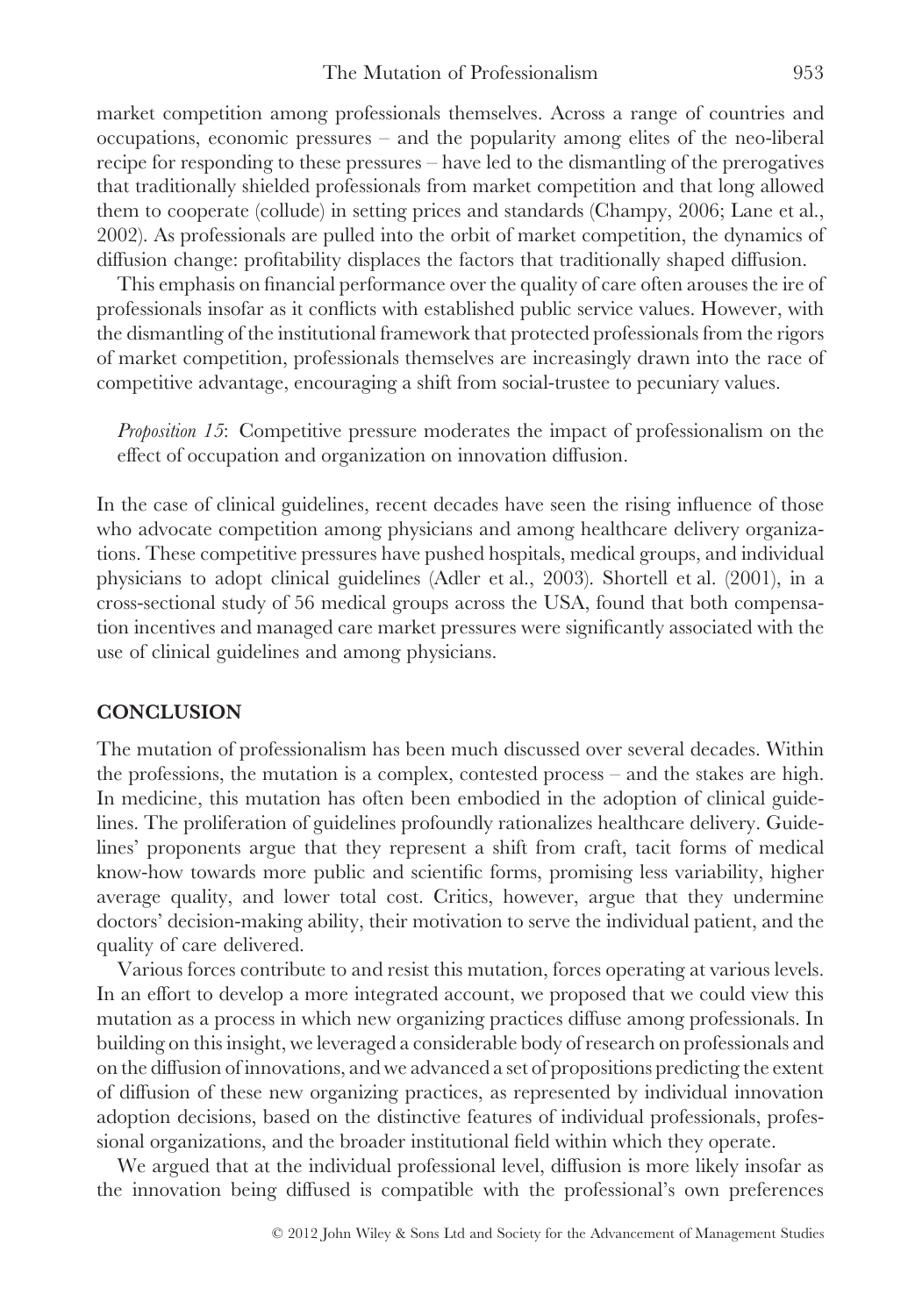(Proposition 1), their knowledge bases (Proposition 2), practice patterns (Proposition 3), and values (Proposition 4), and insofar as it has already been adopted by peers (Proposition 5) or jurisdictional rivals (Proposition 6), or endorsed by peers in key diffusion roles (Proposition 7). The effect of these factors currently weighs largely against the diffusion of clinical guidelines and suggests considerable resistance to the associated mutation of the medical profession.

At the level of the professional organization, diffusion is handicapped by characteristic features of such organizations' strategies, structures, cultures, skills, and systems (Propositions 8–12). These factors too tend to limit diffusion/mutation in the medical field.

At the field level, associations, accountability, and competition are key factors conditioning the effect of professionalism on diffusion of guidelines and the mutation of professionalism. Accountability pressures have been important in driving diffusion/ mutation in healthcare, while simultaneously provoking and undermining professionals' resistance. The competitive pressures play a more modest, although growing, role in driving change, but tend to draw professionals into colluding with the mutation underway.

#### **Cumulative Effects**

Each of these levels of analysis interacts with the others, with influences flowing both downward and upward. As innovations diffuse, their adoption can facilitate further diffusion, and the eventual mutation of professionalism (see the dotted line in Figure 1) – but sometimes also provoke greater resistance. The case of clinical guidelines illustrates this complex interaction.

The facilitating effects are easy to identify. First, among individual professionals, adoption by peers and rivals activates the identity mechanisms we discerned above, encouraging adoption by the focal individual. Surrounded by a growing number of peers who have adopted the guideline and accepted the logic of efficiency and accountability that it embodies, the individual professional's values are more likely to shift in that direction. Individuals' prior adoption of guidelines gives them more experience and comfort with the underlying statistical models.

Second, among professional organizations, we should expect mimetic effects: the adoption by peer organizations will encourage adoption by the focal organization. Normative effects will encourage accelerating adoption too, as professionals who have internalized the new logic influence their peers in other organizations, and may move between organizations, carrying with them their new orientations and practices. Moreover, specialized suppliers of IT systems and management skills development programmes appear, reducing the cost and effort required by the focal organization to adopt the new approaches.

At the field level, we should also expect diffusion to lead to more diffusion through mimetic isomorphism among professional associations. Medical training programmes are reformed, training young doctors in the new methods and socializing them into the new logic. Government and accrediting agencies learn how to check and reward compliance. Competitive rivalry forces individual professionals and professional organizations to comply or risk losing business to their more legitimate competitors.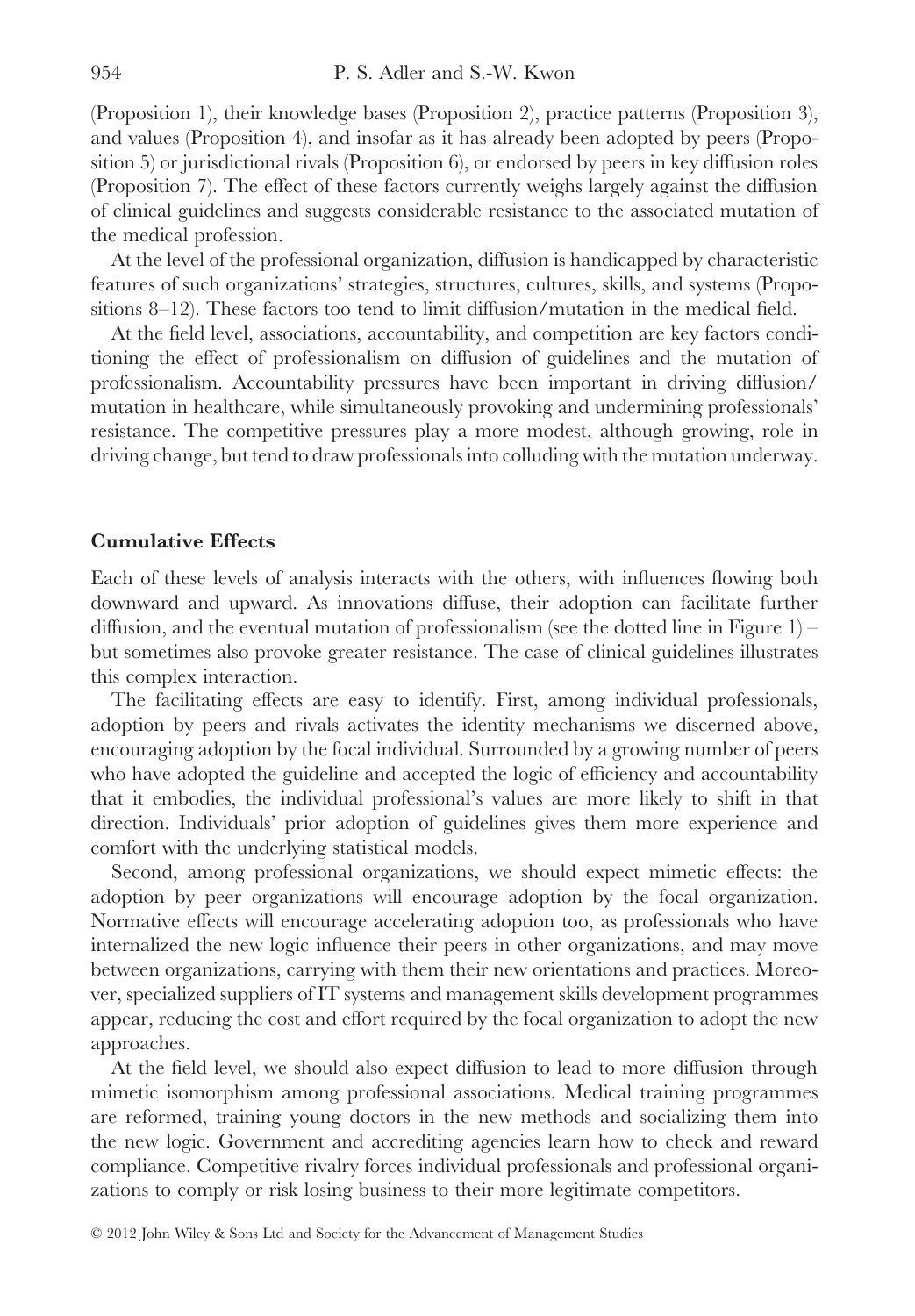However, diffusion can generate its own opposition, leveraging what remains of power of the profession to mobilize opposition to further diffusion and further loss of power. As an innovation proliferates, its dysfunctional effects become more visible, and critics mobilize around them. If the innovation does not deliver enough of the promised benefits, or if the associated costs and risks are revealed to be too high, opposition movements can stop and reverse the diffusion process.

Clinical guidelines have aroused considerable opposition among doctors, patients, and health advocates. Critics attempt to delegitimize the new practices by citing cases where the guidelines seem misconceived or where the outcomes seem unjust (see, for example, the attacks on Kaiser Permanente's guidelines at http://www.kaiserthrive. org/). While the pressures towards rationalization are immense, the future is not pre-ordained.

#### **Future Research**

Our analysis suggests three main lines of further research. First, future research might usefully explore the various factors that explain the relative importance of these three levels in the diffusion process. Three parameters seem worth exploring: the innovation's modularity and uncertainty, and the relative power of the individual and collective actors.

*Modularity*: When the innovation's adoption and use by one professional is unaffected by peers' behaviour, then the path of diffusion is determined simply by the sequence of individual professionals' adoption decisions, and the importance of the higher levels (i.e. organization and field) will be slight. Where, in contrast, adoption or use are interdependent, the relationship between individual and higher levels becomes more complex. For example, clinical guidelines that require cross-professional cooperation will diffuse more extensively if this cooperation is encouraged by the organization and the field.

*Uncertainty*: Where the benefits and costs of the innovation are more certain, here too diffusion will be determined by individual professional adoption decisions, and the higher levels (i.e. organization and field) will play little role. Conversely, if benefits and costs are less certain, individuals' choices will more likely be conditioned by organizational policies, and both individual and organizational choices will more likely be conditioned by field-level forces. Some clinical guidelines are more uncertain, and their diffusion will therefore depend considerably on organizational- and field-level pressures.

*Power*: Specialists who enjoy a monopoly over more highly valued expertise (and the organizations they form) will exert more control over the diffusion of new organizing practices than professionals in more vulnerable positions. Where the professional organizations are more powerful, the impact of institutional field will be weaker.

A second line of future research would focus on the interaction of the top-down and bottom-up processes. One promising avenue for future research on these dynamics is suggested by recent discussions of 'institutional work' (Lawrence and Suddaby, 2006; Lawrence et al., 2009). The diffusion of innovations is a contested and variable process. As a result, the various institutional work processes listed by Lawrence and Suddaby (2006) as contributing to 'creating institutions' are simultaneously processes for resisting this creation: advocacy can be both pro and con; efforts to define and vest new role structures are politically contentious; identities and normative associations are terrains of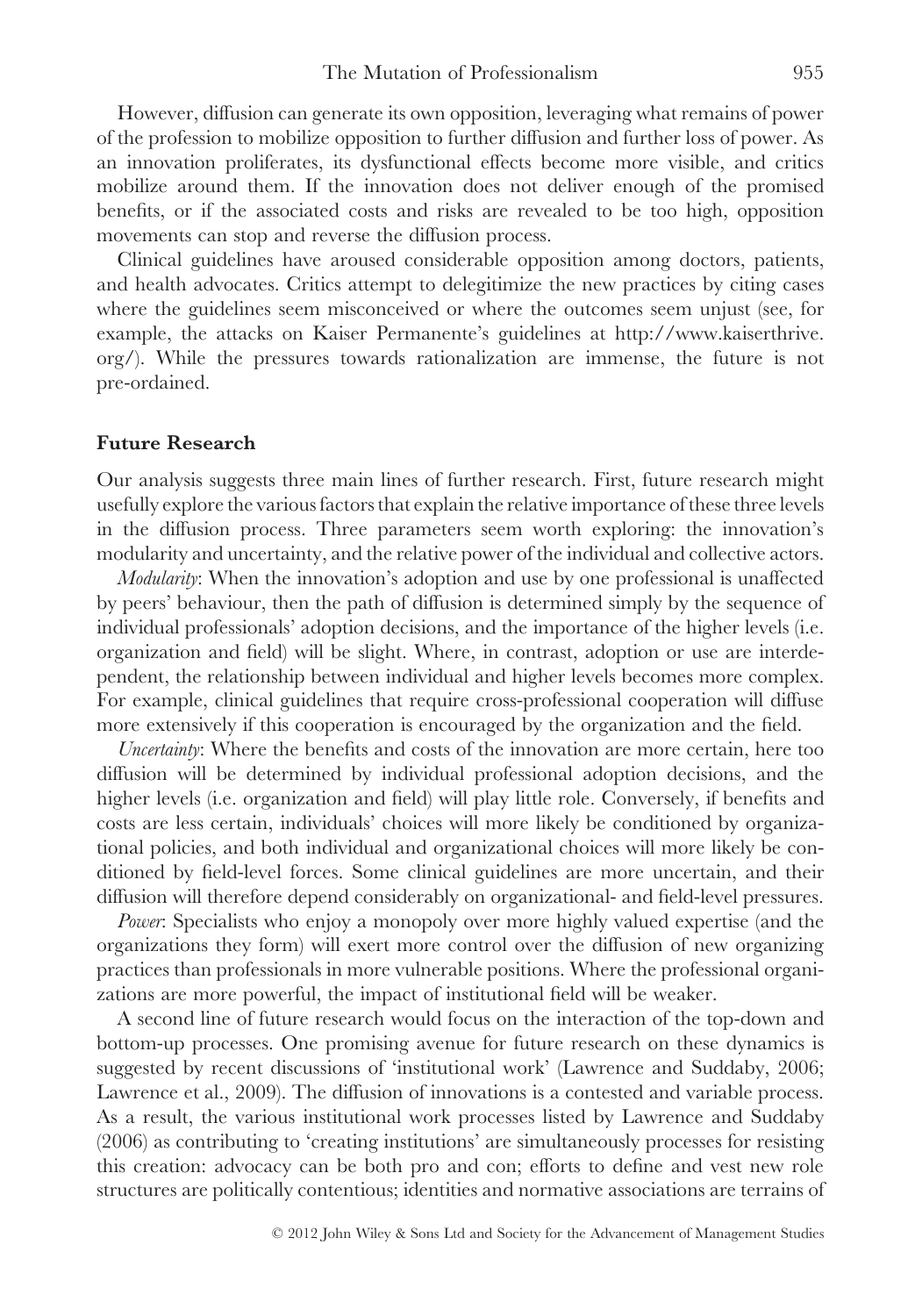contest; efforts to legitimize guidelines by mimicking other already legitimated practices (e.g. reliance on science) compete with efforts to de-legitimize guidelines by reframing them as illegitimate (e.g. 'rationing' healthcare); theorization and education efforts are met by counter-theorization and counter-education efforts.

A third line of research would expand our model to address the role of the broader national and international social structure. Our discussion of the field-level forces that shape diffusion already alluded to the downward influence of macro-economic pressures and ideologies such as neo-liberalism. This discussion should be enriched and broadened to account for a broader range of societal factors shaping the professions' fields, organizations, and individual practitioners, and the various ways in which actors at lower levels shape that higher level.

Given the social and economic stakes of the mutation of professionalism, and given the strong theoretical foundations that social scientists can build on for addressing the related issues, this area of research seems likely to attract more research attention in the future.

#### **REFERENCES**

- Abbott, A. (1981). 'Status and status strain in the professions'. *American Journal of Sociology*, **86**, 819–35.
- Abbott, A. D. (1988). *The System of Professions: An Essay on the Division of Expert Labor*. Chicago, IL: University of Chicago Press.
- Abrahamson, E. and Rosenkopf, L. (1993). 'Institutional and competitive bandwagons: using mathematical modeling as a tool to explore innovation diffusion'. *Academy of Management Review*, **18**, 487–517.
- Adler, P. S., Riley, P., Kwon, S.-W., Signer, J., Lee, B. and Satrasala, R. (2003). 'Performance improvement capability: keys to accelerating improvement in hospitals'. *California Management Review*, **45**, 12–33.
- Adler, P. S., Kwon, S. W. and Heckscher, C. (2008). 'Professional work: the emergence of collaborative community'. *Organization Science*, **19**, 359–76.
- Akers, R. L. (1968). 'The professional association and the legal regulation of practice'. *Law & Society Review*, **2**, 463–82.
- Anand, V., Manz, C. C. and Glick, W. H. (1998). 'An organizational memory approach to information management'. *Academy of Management Review*, **23**, 796–809.
- Ansari, S. M., Fiss, P. C. and Zajac, E. J. (2010). 'Made to fit: how practices vary as they diffuse'. *Academy of Management Review*, **35**, 67–92.
- Argote, L. (1999). *Organizational Learning: Creating, Retaining and Transferring Knowledge*. Boston, MA: Kluwer Academic.
- Argote, L., Ingram, P., Levine, J. M. and Moreland, R. L. (2000). 'Special Issue on Knowledge Transfer in Organizations: Learning from the Experience of Others'. *Organizational Behavior & Human Decision Processes*, **82**.
- Argote, L., McEvily, B. and Reagans, R. (2003). 'Special Issue on Managing Knowledge in Organizations: Creating, Retaining, and Transferring Knowledge'. *Management Science*, **49**.
- Arrow, K. (1974). *The Limits of Organization*. New York: Norton.
- Audet, A. M. J., Doty, M. M., Shamasdin, J. and Schoenbaum, S. C. (2005). 'Measure, learn, and improve: physicians' involvement in quality improvement'. *Health Affairs*, **24**, 843–53.
- Bain, K. T. (2007). 'Barriers and strategies to influencing physician behavior'. *American Journal of Medical Quality*, **22**, 5–7.
- Barley, S. (1986). 'Technology as an occasion for structuring: evidence from observations of CT scanners and the social order of radiology departments'. *Administrative Science Quarterly*, **31**, 78–108.
- Barnsley, J., Lemieux-Charles, L. and McKinney, M. M. (1998). 'Integrating learning into integrated delivery systems'. *Health Care Management Review*, **23**, 18–28.
- Baron, J. N., Dobbin, F. R. and Jennings, P. D. (1986). 'War and peace: the evolution of modern personnel administration in U.S. industry'. *American Journal of Sociology*, **92**, 350–83.
- Becker, M. H. (1970). 'Factors affecting diffusion of innovations among health professionals'. *American Journal of Public Health and the Nation's Health*, **60**, 294–304.
- Berwick, D. M. (2003). 'Disseminating innovations in health care'. *JAMA*, **289**, 1969–75.

© 2012 John Wiley & Sons Ltd and Society for the Advancement of Management Studies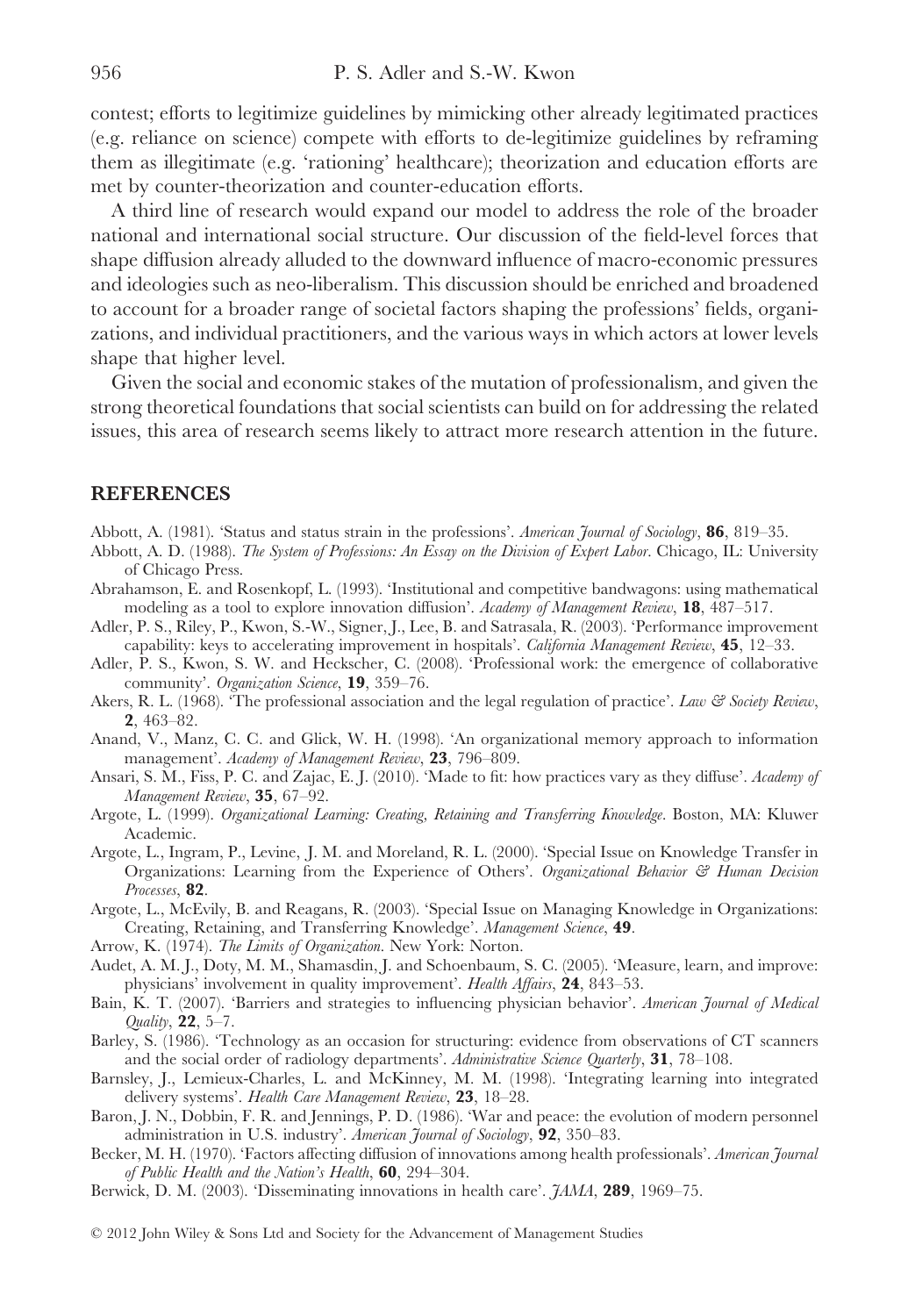- Berwick, D. M. and Nolan, T. W. (1998). 'Physicians as leaders in improving health care'. *Annals of Internal Medicine*, **128**, 289–92.
- Blumenthal, D. and Kilo, C. M. (1998). 'A report card on continuous quality improvement'. *Milbank Quarterly*, **76**, 625–48.
- Bodenheimer, T., Lo, B. and Casalino, L. (1999). 'Primary care physicians should be coordinators, not gatekeepers'. *JAMA*, **281**, 2045–9.
- Boerstler, H., Foster, R. W., O'Connor, E. J., O'Brien, J. L., Shortell, S. M., Carman, J. M. and Hughes, E. F. X. (1996). 'Implementation of total quality management: conventional wisdom vs. reality'. *Hospital & Health Services Administration*, **41**, 143–59.
- Borgatti, S. P. and Cross, R. (2003). 'A relational view of information seeking and learning in social networks'. *Management Science*, **49**, 432–45.
- Bradley, E. H., Holmboe, E. S., Mattera, J. A., Roumanis, S. A., Radford, M. J. and Krumholz, H. M. (2001). 'A qualitative study of increasing beta-blocker use after myocardial infarction: why do some hospitals succeed?'. *JAMA*, **285**, 2604–11.
- Brint, S. G. (1994). *In an Age of Experts: The Changing Role of Professionals in Politics and Public Life*. Princeton, NJ: Princeton University Press.
- Broadbent, J. and Laughlin, R. (2002). 'Public service professionals and the new public management: control of the professions in the public services'. In McLaughlin, K., Osborne, S. and Ferlie, E. (Eds), *New Public Management: Current Trends and Future Prospects*. London: Routledge, 95–108.
- Brock, D., Hinings, C. R. and Powell, M. (1999). *Restructuring the Professional Organization: Accounting, Health Care, and Law*. London. New York: Routledge.
- Brown, J. S. and Duguid, P. (1991). 'Organizational learning and communities-of-practice: toward a unified view of working, learning, and innovation'. *Organization Science*, **2**, 40–57.
- Bucher, R. and Stelling, J. (1969). 'Characteristics of professional organizations'. *Journal of Health and Social Behavior*, **10**, 3–15.
- Burt, R. S. (1987). 'Social contagion and innovation: cohesion versus structural equivalence'. *American Journal of Sociology*, **92**, 1287–335.
- Cabana, M. D., Rand, C. S., Powe, N. R., Wu, A. W., Wilson, M. H., Abboud, P. A. and Rubin, H. R. (1999). 'Why don't physicians follow clinical practice guidelines? A framework for improvement'. *JAMA*, **282**, 1458–65.
- Callon, M. (1986). 'Some elements of a sociology of translation: domestication of the scallops and the fishermen of St Brieuc Bay'. In Law, J. (Ed.), *Power Action and Belief. A New Sociology of Knowledge?* London: Routledge, 196–223.
- Champy, F. (2006). 'Professional discourses under the pressure of economic values'. *Current Sociology*, **54**, 649–61.
- Cohen, W. M. and Levinthal, D. A. (1990). 'Absorptive capacity: a new perspective on learning and innovation'. *Administrative Science Quarterly*, **35**, 128–52.
- Coleman, III, W. P. (1999). 'The history of liposuction and fat transplantation in America'. *Dermatologic Clinics*, **17**, 723–7.
- Coleman, J. S., Katz, E. and Menzel, H. (1966). *Medical Innovation: A Diffusion Study*. Indianapolis, IN: Bobbs-Merrill Co.
- Cook, J. V. (1995). 'Innovation and leadership in a mental health facility'. *American Journal of Occupational Therapy*, **49**, 595–606.
- Cool, K., Dierickx, I. and Szulanski, G. (1997). 'Diffusion of innovations within organizations: electronic switching in the Bell system, 1971–1982'. *Organization Science*, **8**, 543–59.
- Cooper, D. J. and Robson, K. (2006). 'Accounting, professions and regulation: locating the sites of professionalization'. *Accounting, Organizations and Society*, **31**, 415–44.
- Cooper, D. J., Hinings, B., Greenwood, R. and Brown, J. L. (1996). 'Sedimentation and transformation in organizational change: the case of Canadian law firms'. *Organization Studies*, **17**, 623–47.
- Cotton, J., Vollrath, D., Froggatt, K., Lengnick-Hall, M. and Jennings, K. (1998). 'Employee participation: diverse forms and different outcomes'. *Academy of Management Review*, **13**, 8–22.
- Crosby, P. (1996). *The Absolutes of Leadership*. San Diego, CA: Pfeiffer and Company.
- Czarniawska, B. and Joerges, B. (1996). 'Travels of ideas'. In Czarniawska, B. and Sevón, G. (Eds), *Translating Organizational Change*. Vol. 56. Berlin: de Gruyter, 13–48.
- Damanpour, F. (1991). 'Organizational innovation: a meta-analysis of effect of determinants and moderators'. *Academy of Management Journal*, **34**, 555–90.
- Davenport, T. H. and Prusak, L. (1998). *Working Knowledge: How Organizations Manage What They Know*. Boston, MA: Harvard Business School Press.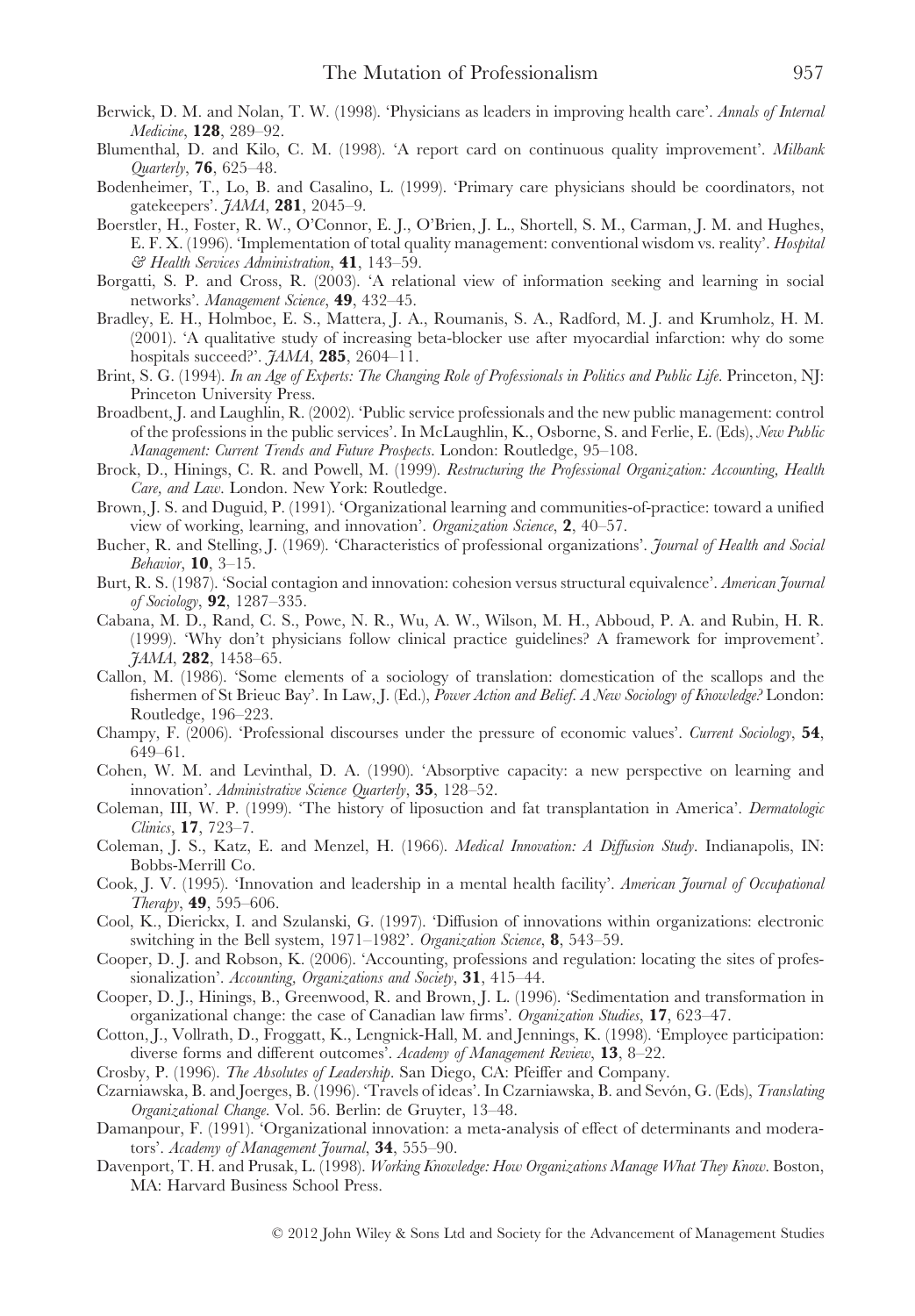- Denis, J.-L., Hebert, Y., Langley, A., Lozeau, D. and Trottier, L.-H. (2002). 'Explaining diffusion patterns for complex health care innovations'. *Health Care Management Review*, **27**, 60–73.
- Deziel, D. J., Millikan, K. W., Economou, S. G., Doolas, A., Ko, S. T. and Airan, M. C. (1993). 'Complications of laparoscopic cholecystectomy: a national survey of 4,292 hospitals and an analysis of 77,604 cases'. *American Journal of Surgery*, **165**, 9–14.
- DiMaggio, P. J. and Powell, W. W. (1983). 'The iron cage revisited: institutional isomorphism and collective rationality in organizational fields'. *American Sociological Review*, **48**, April, 147–60.
- DiMaggio, P. J. and Powell, W. W. (1991). 'The new institutionalism in organizational analysis: introduction'. In Powell, W. W. and DiMaggio, P. J. (Eds), *The New Institutionalism in Organizational Analysis*. Chicago, IL and London: University of Chicago Press, 1–38.
- Dopson, S. (2005). 'The diffusion of medical innovations: can figurational sociology contribute?'. *Organization Studies*, **26**, 1125–44.
- Dopson, S. and Fitzgerald, L. (2005). *Knowledge to Action? Evidence Based Health Care in Context*. New York: Oxford University Press.
- Duckers, M., Wagner, C., Vos, L. and Groenewegen, P. (2011). 'Understanding organisational development, sustainability, and diffusion of innovations within hospitals participating in a multilevel quality collaborative'. *Implementation Science*, **6**, 18.
- Edmondson, A. C., Bohmer, R. M. and Pisano, G. P. (2001). 'Disrupted routines: team learning and new technology implementation in hospitals'. *Administrative Science Quarterly*, **46**, 685–716.
- Emanuel, E. J. and Emanuel, L. L. (1996). 'What is accountability in health care?'. *Annals of Internal Medicine*, **124**, 229–39.
- Epstein, A. M. (2007). 'Pay for performance at the tipping point'. *New England Journal of Medicine*, **356**, 515–17.
- Etzioni, A. (1969). *The Semi-Professions and Their Organizations*. New York: The Free Press.
- Eve, R. and Hodgkin, P. (1997). 'Professionalism and medicine'. In Broadbent, J., Dietrich, M. and Roberts, J. (Eds), *The End of the Professions? The Restructuring of Professional Work*, Vol. 4. London and New York: Routledge, 67–84.
- Feldman, R. D., Nyman, J. A., Shapiro, J. and Grogan, C. M. (1994). 'How will we use clinical guidelines? The experience of Medicare carriers'. *Journal of Health Politics, Policy and Law*, **19**, 7–26.
- Fennell, M. L. and Warnecke, R. B. (1988). *The Diffusion of Medical Innovations: An Applied Network Analysis*. New York: Plenum Press.
- Ferlie, E. (2010). *Networks in Health Care: A Comparative Study of Their Managment, Impact and Performance*. London: School of Management, Royal Holloway University of London.
- Ferlie, E., Fitzgerald, L., Wood, M. and Hawkins, C. (2005). 'The nonspread of innovations: the mediating role of professionals'. *Academy of Management Journal*, **48**, 117–34.
- Fitzgerald, L., Ferlie, E., Wood, M. and Hawkins, C. (2002). 'Interlocking interactions, the diffusion of innovations in health care'. *Human Relations*, **55**, 1429–49.
- Frank, K. A., Zhao, Y. and Borman, K. (2004). 'Social capital and the diffusion of innovations within organizations: application to the implementation of computer technology in schools'. *Sociology of Education*, **77**, 148–71.
- Freidson, E. (1970). *Profession of Medicine: A Study of the Sociology of Applied Knowledge*. New York: Dodd Mead.
- Freidson, E. (1984). 'The changing nature of professional control'. *Annual Review of Sociology*, **10**, 1–20.
- Freidson, E. (2001). *Professionalism: The Third Logic*. Chicago, IL: University of Chicago Press.
- Gagliardi, A., Brouwers, M., Palda, V., Lemieux-Charles, L. and Grimshaw, J. (2011). 'How can we improve guideline use? A conceptual framework of implementability'. *Implementation Science*, **6**, 1.
- Gawande, A. (1999a). 'Whose body is it, anyway? What doctors should do when patients make bad decisions'. *The New Yorker*, 4 October, 84–91.
- Gawande, A. (1999b). 'When doctors make mistakes'. *The New Yorker*, **74**, 40–55.
- Ghoshal, S. and Bartlett, C. A. (1988). 'Creation, adoption, and diffusion of innovations by subsidiaries of multinational corporations'. *Journal of International Business Studies*, **19**, 365–88.
- Gibbons, D. E. (2004). 'Friendship and advice networks in the context of changing professional values'. *Administrative Science Quarterly*, **49**, 238–62.
- Goss, M. E. W. (1961). 'Influence and authority among physicians in an outpatient clinic'. *American Sociological Review*, **26**, 39–50.
- Gouldner, A. W. (1957). 'Cosmopolitans and locals: toward an analysis of latent social roles'. *Administrative Science Quarterly*, **2**, 281–306.
- Granovetter, M. S. (1973). 'The strength of weak ties'. *American Journal of Sociology*, **78**, 1360–80.

<sup>© 2012</sup> John Wiley & Sons Ltd and Society for the Advancement of Management Studies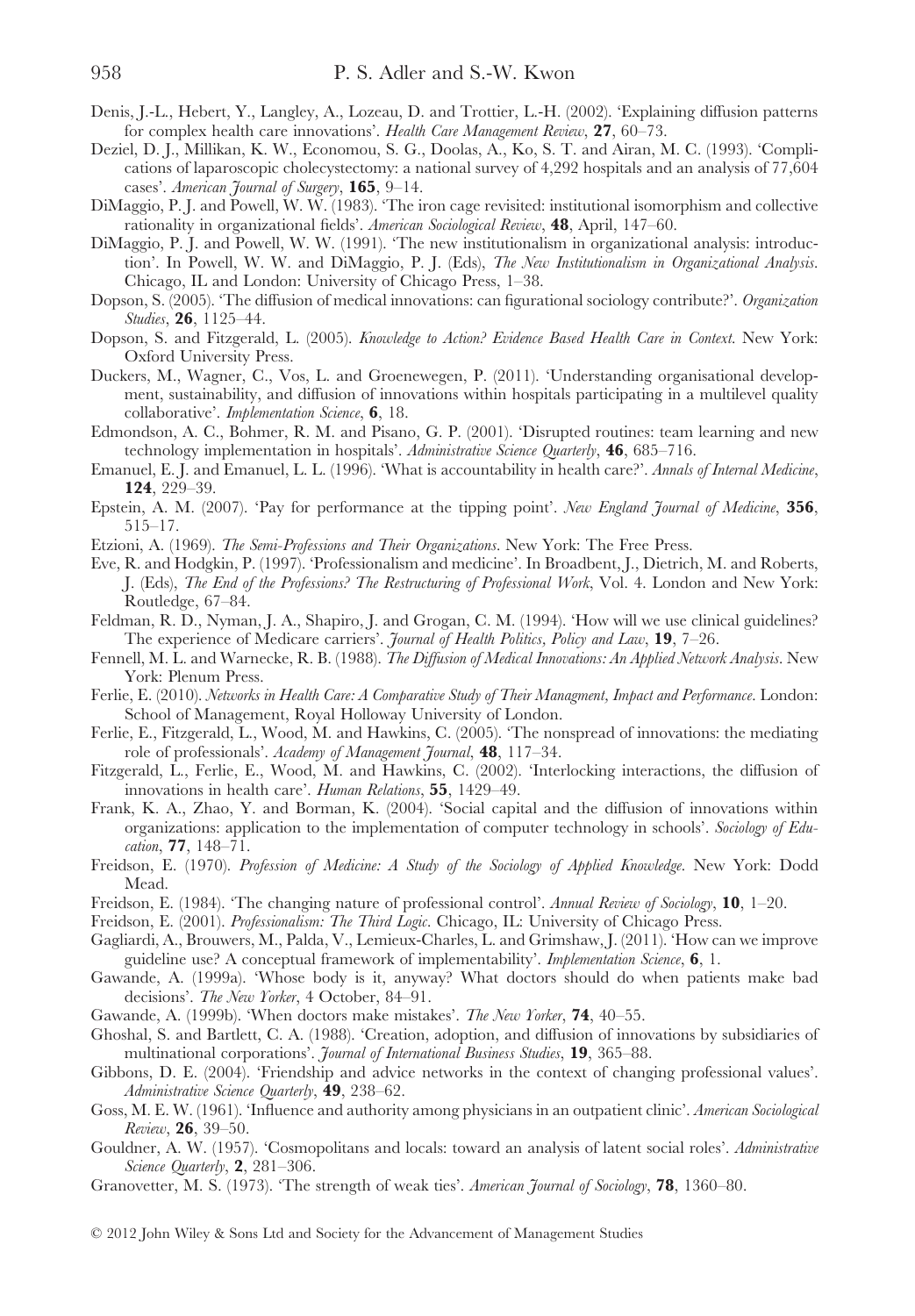- Gray, B. H. (1991). *The Profit Motive and Patient Care: The Changing Accountability of Doctors and Hospitals*. Cambridge, MA: Harvard University Press.
- Greaney, T. (2002). 'Whither antitrust? The uncertain future of competition law in health care'. *Health Affairs*, **21**, 185–96.
- Greenhalgh, T., Robert, G., Macfarlane, F., Bate, P. and Kyriakidou, O. (2004). 'Diffusion of innovations in service organizations: systematic review and recommendations'. *The Milbank Quarterly*, **82**, 581–629.
- Greenwood, R., Hinings, C. R. and Brown, J. (1990). '"P2-form" strategic management: corporate practices in professional partnerships'. *Academy of Management Journal*, **33**, 725–55.
- Greenwood, R., Suddaby, R. and Hinings, C. R. (2002). 'Theorizing change: the role of professional association in the transformation of institutionalized fields'. *Academy of Management Journal*, **45**, 58–80.
- Greer, A. L. (1987). 'The two cultures of biomedicine: can there be consensus?'. *JAMA*, **258**, 2739–40.
- Grilli, R. and Lomas, J. (1994). 'Evaluating the message: the relationship between compliance rate and the subject of a practice guideline'. *Medical Care*, **32**, 202–13.
- Grimshaw, J. M., Shirran, L., Thomas, R., Mowatt, G., Fraser, C., Bero, L., Grilli, R., Harvey, E., Oxman, A. and O'Brien, M. A. (2001). 'Changing provider behavior: an overview of systematic reviews of interventions'. *Medical Care*, **39**, 8, Suppl 2, II2–45.
- Gupta, A. K. and Govindarajan, V. (2000). 'Knowledge flows within multinational corporations'. *Strategic Management Journal*, **21**, 473–96.
- Gustafson, D. H., Sainfort, F., Eichler, M., Adams, L., Bisognano, M. and Steudel, H. (2003). 'Developing and testing a model to predict outcomes of organizational change'. *Health Services Research*, **38**, 751– 76.
- Guyatt, G., Gutterman, D., Baumann, M. H., Addrizzo-Harris, D., Hylek, E. M., Phillips, B., Raskob, G., Lewis, S. Z. and Schüneman, H. (2006). 'Grading strength of recommendations and quality of evidence in clinical guidelines'. *Chest*, **129**, 174–81.
- Hackbarth, G. M. (2005). 'Physician-owned specialty hospitals'. http://www.medpac.gov/documents/ Mar05\_SpecHospitals.pdf.
- Halpern, S. A. (1992). 'Dynamics of professional control: internal coalitions and crossprofessional boundaries'. *American Journal of Sociology*, **97**, 994–1021.
- Hansen, M. T. (1999). 'The search-transfer problem: the role of weak ties in sharing knowledge across organizational subunits'. *Administrative Science Quarterly*, **44**, 82–111.
- Hellinger, F. J. and Young, G. J. (2001). 'An analysis of physician antitrust exemption legislation'. *JAMA*, **286**, 83–8.
- Hughes, J., Humphrey, C., Rogers, S. and Greenhalgh, T. (2002). 'Evidence into action: changing practice in primary care'. *Occasional Papers, Royal College of General Practitioners*, **84**, i-51.
- Hutchins, G. (1999). 'Project management: the next big thing'. *Quality Progress*, **32**, 118–19.
- Institute of Medicine (1990). *Clinical Practice Guidelines: Directions for a New Program*. Washington DC: National Academy Press.
- Jonsson, S. (2009). 'Refraining from imitation: professional resistance and limited diffusion in a financial market'. *Organization Science*, **20**, 172–86.
- Kaluzny, A. D. (1974). 'Innovation in health services: theoretical framework and review of research'. *Health Services Research*, **9**, 101–20.
- Kane, A. A., Argote, L. and Levine, J. M. (2005). 'Knowledge transfer between groups via personnel rotation: effects of social identity and knowledge quality'. *Organizational Behavior & Human Decision Processes*, **96**, 56–71.
- King, J. H. (1986). *The Law of Medical Malpractice*. St Paul, MN: West Publishing.
- Kostova, T. (1999). 'Transnational transfer of strategic organizational practices: a contextual perspective'. *Academy of Management Review*, **24**, 2.
- Kronus, C. (1976). 'The evolution of occupational power'. *Sociology of Work and Occupations*, **3**, 3–37.
- Lane, C., Potton, M. and Littek, W. (2002). 'The professions between state and market: a cross-national study of convergence and divergence'. *European Societies*, **4**, 235–60.
- Larson, M. S. (1977). *The Rise of Professionalism: A Sociological Analysis*. Berkeley, CA: University of California Press.
- Latour, B. (1987). *Science in Action: How to Follow Scientists and Engineers through Society*. Cambridge, MA: Harvard University Press.
- Lawrence, T. and Suddaby, R. (2006). 'Institutions and institutional work'. *Handbook of Organization Studies*, **2**, 215–54.
- Lawrence, T. B., Suddaby, R. and Leca, B. (2009). *Institutional Work: Actors and Agency in Institutional Studies of Organizations*. Cambridge, New York: Cambridge University Press.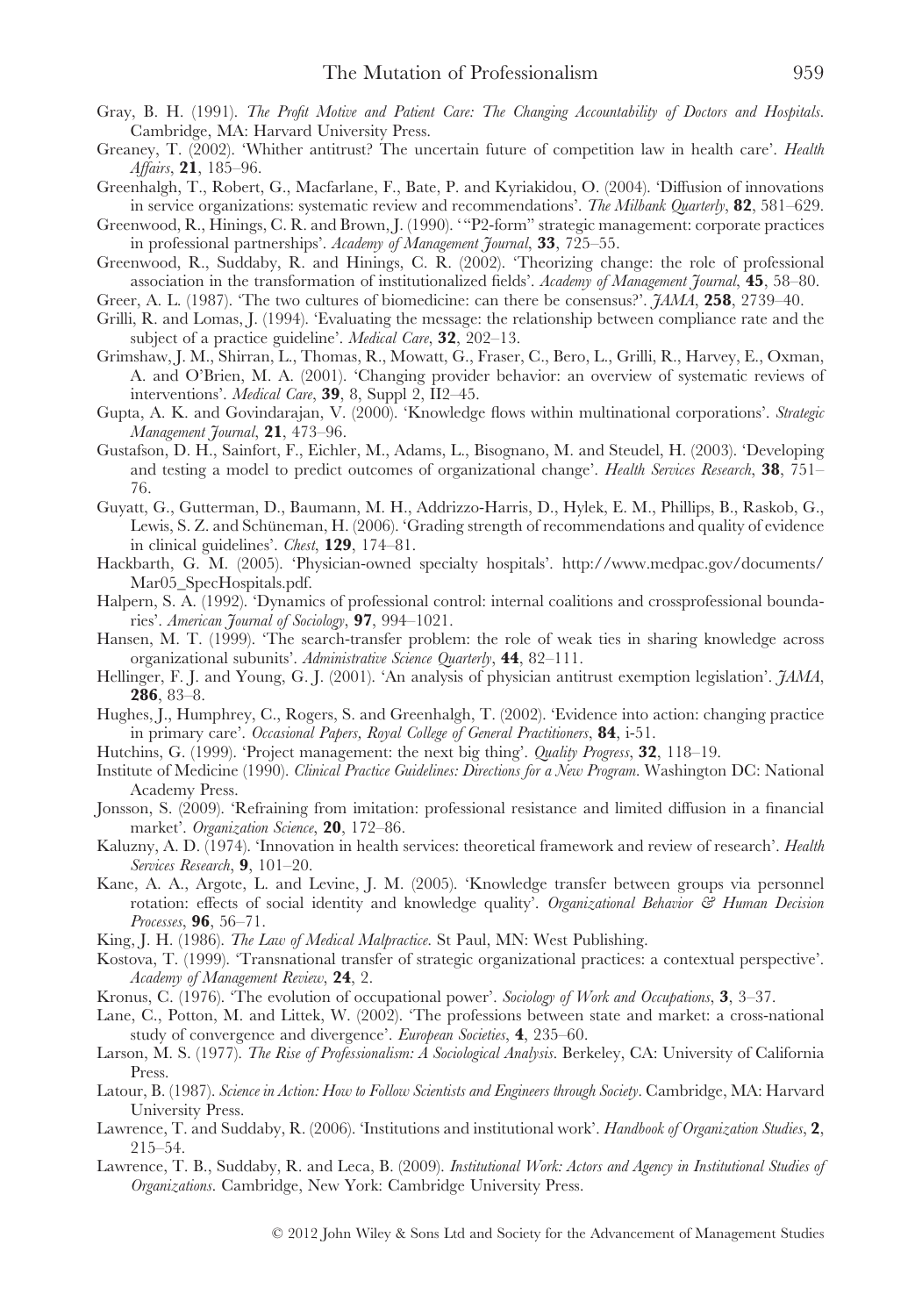- Lazarsfeld, P. and Merton, R. (1982). 'Friendship as social process: a substantive and methodological analysis'. In Lazarsfeld, P. F. and Kendall, P. L. (Eds), *The Varied Sociology of Paul F. Lazarsfeld: Writings*. New York: Columbia University Press, 18–66.
- Leicht, K. T. and Fennell, M. L. (1997). 'The changing organizational context of professional work'. *Annual Review of Sociology*, **23**, 215–31.
- Lemieux-Charles, L. and McGuire, W. L. (2006). 'What do we know about health care team effectiveness? A review of the literature'. *Medical Care Research and Review*, **63**, 263–300.
- Leonard-Barton, D. (1990). 'Implementing new production technologies: exercises in corporate learning'. In Von Glinow, M. A. and Mohrman, S. A. (Eds), *Managing Complexity in High Technology Organizations*. New York: Oxford University Press, 160–87.
- Leonard-Barton, D. (1995). *Wellsprings of Knowledge: Building and Sustaining the Sources of Innovation*. Boston, MA: Harvard Business School Press.
- Levin, D. C. and Rao, V. M. (2004). 'Turf wars in radiology: the over-utilization of imaging resulting from self-referral'. *Journal of the American College of Radiology*, **1**, 169–72.
- Lippman, S. A. and Rumelt, R. P. (1982). 'Uncertain imitability: an analysis of interfirm differences in efficiency under competition'. *Bell Journal of Economics*, **13**, 418–38.
- Locock, L., Dopson, S., Chambers, D. and Gabbay, J. (2001). 'Understanding the role of opinion leaders in improving clinical effectiveness'. *Social Science & Medicine*, **53**, 745–57.
- Lohr, K. N. (1995). 'Guidelines for clinical practice: what they are and why they count'. *Journal of Law and Medical Ethics*, **23**, 49–56.
- Löwy, I. (1996). *Between Bench and Bedside: Science, Healing, and Interleukin-2 in a Cancer Ward*. Cambridge, MA: Harvard University Press.
- Maguire, S., Hardy, C. and Lawrence, T. B. (2004). 'Institutional entrepreneurship in emerging fields: HIV/AIDS treatment advocacy in Canada'. *Academy of Management Journal*, **47**, 657– 79.
- Mansfield, E. (1993). 'The diffusion of flexible manufacturing systems in Japan, Europe and the United States'. *Management Science*, **39**, 149–59.
- McLaughlin, C. P. and Kaluzny, A. D. (1990). 'Total quality management in health: making it work'. *Health Care Management Review*, **15**, 7–14.
- Mechanic, D. (1996). 'Changing medical organization and the erosion of trust'. *The Milbank Quarterly*, **74**, 171–89.
- Meyer, J. and Rowan, B. (1977). 'Institutional organizations: formal structure as myth and ceremony'. *American Journal of Sociology*, **83**, 340–63.
- Meyer, M., Johnson, J. D. and Ethington, C. (1997). 'Contrasting attributes of preventive health innovations'. *Journal of Communication*, **47**, 112–31.
- Middlehurst, R. and Kennie, T. (1997). 'Leading professionals: towards new concepts of professionalism'. In Broadbent, J., Dietrich, M. and Roberts, J. (Eds), *The End of the Professions? The Restructuring of Professional Work*, Vol. 4. London and New York: Routledge, 49–66.
- Mintzberg, H. (1979). *The Structuring of Organizations: A Synthesis of the Research*. Englewood Cliffs, NJ: Prentice-Hall.
- Moore, W. (1970). *The Professions: Roles and Rules*. New York: Russell Sage Foundation.
- Morris, C. R. (1999). 'The health-care economy is nothing to fear'. *The Atlantic Monthly*, **284**, 6, 86– 96.
- Motwani, J., Sower, V. E. and Brashier, L. W. (1996). 'Implementing TQM in the health care sector'. *Health Care Management Review*, **21**, 73–82.
- Mundinger, M. O., Kane, R. L., Lenz, E. R., Totten, A. M., Tsai, W. Y., Cleary, P. D., Friedewald, W. T., Siu, A. L. and Shelanski, M. L. (2000). 'Primary care outcomes in patients treated by nurse practitioners or physicians: a randomized trial'. *JAMA*, **283**, 59–68.
- Murphy, R. (1990). 'Proletarianization and bureaucratization: the fall of the professional'. In Torstendahl, R. and Burrage, M. (Eds), *The Formation of the Professional*. London: Sage, 70–96.
- Muzio, D., Ackroyd, S. and Chanlat, J.-F. (2008). *Redirections in the Study of Expert Labour: Established Professions and New Expert Occupations*. Basingstoke and New York: Palgrave Macmillan.
- Mykhalovskiy, E. and Weir, L. (2004). 'The problem of evidence-based medicine: directions for social science'. *Social Science & Medicine*, **59**, 1059–69.
- Naveh, E., Katz-Navon, T. and Stern, Z. (2005). 'Treatment errors in healthcare: a safety climate approach'. *Management Science*, **51**, 948–60.
- O'Dell, C. S. and Grayson, C. J. (1998). 'If only we knew what we know: identification and transfer of internal best practices'. *California Management Review*, **40**, 154–74.

© 2012 John Wiley & Sons Ltd and Society for the Advancement of Management Studies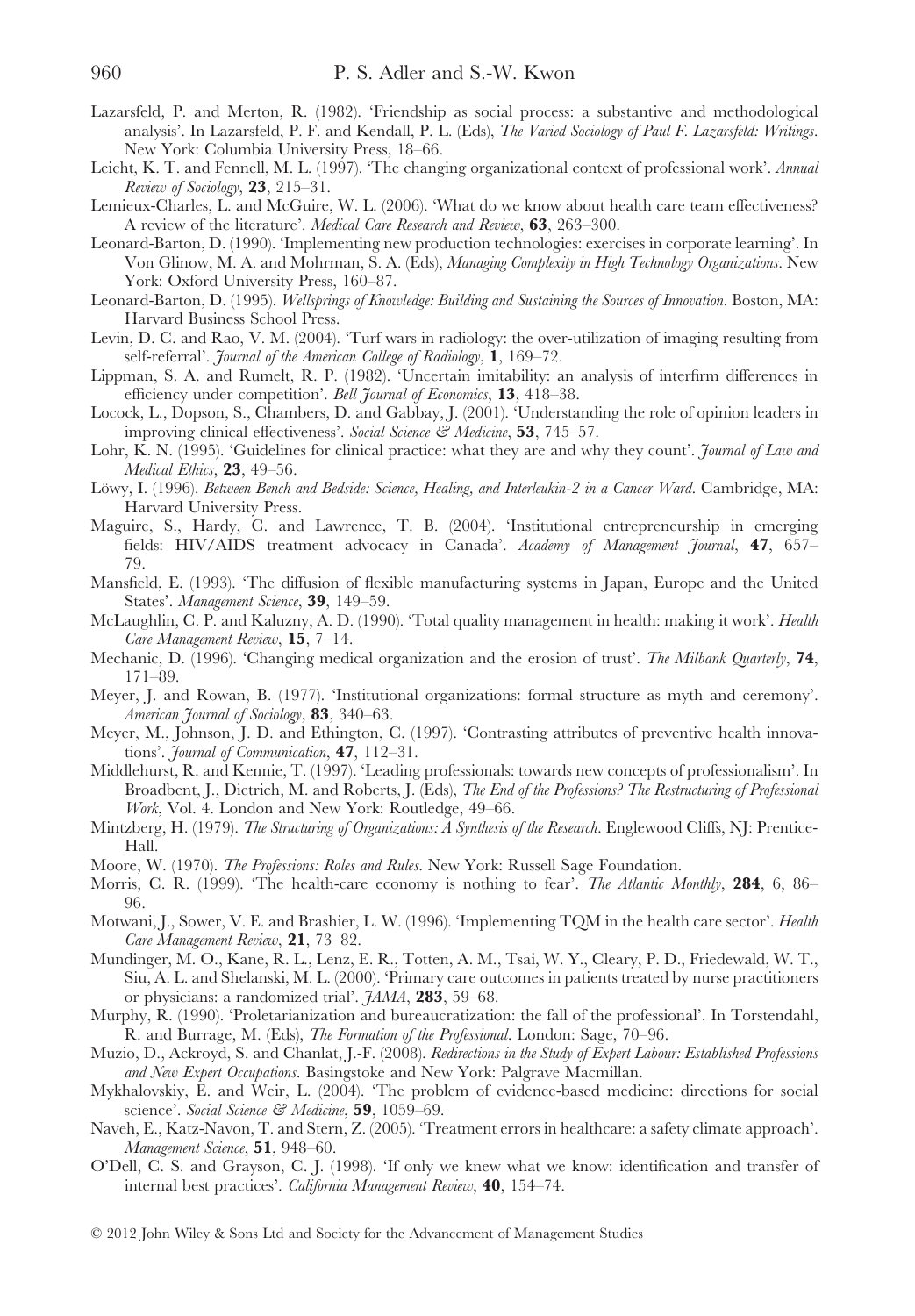- O'Neill, H. M., Pouder, R. W. and Buchholtz, A. K. (1998). 'Patterns in the diffusion of strategies across organizations: insights from the innovation diffusion literature'. *Academy of Management Review*, **23**, 98–114.
- Øvretveit, J., Bate, P., Cleary, P., Cretin, S., Gustafson, D., McInnes, K., McLeod, H., Molfenter, T., Plsek, P., Robert, G., Shortell, S. and Wilson, T. (2002). 'Quality collaboratives: lessons from research'. *Quality and Safety in Health Care*, **11**, 345–51.
- Panush, R. S. (1995). 'A higher standard'. *American Journal of Medicine*, **98**, 211–12.
- Parchman, M., Scoglio, C. and Schumm, P. (2011). 'Understanding the implementation of evidence-based care: a structural network approach'. *Implementation Science*, **6**, 14.
- Parsons, T. (1939). 'The professions and social structure'. *Social Forces*, **17**, 457–67.
- Pear, R. (2006). 'AMA to develop measure of quality of medical care'. *The New York Times*, 21 February.
- Pettigrew, A., Ferlie, E. and Mckee, L. (1992). *Shaping Strategic Change*. London: Sage.
- Pierce, J. L. and Delbecq, A. L. (1977). 'Organization structure, individual attitudes and innovation'. *Academy of Management Review*, **2**, 27–37.
- Portes, A. (1998). 'Social capital: its origins and applications in modern sociology'. *Annual Review of Sociology*, **24**, 1–24.
- Rappolt, S. G. (1997). 'Clinical guidelines and the fate of medical autonomy in Ontario'. *Social Science and Medicine*, **44**, 977–87.
- Rice, R. E. and Rogers, E. M. (1980). 'Re-invention in the innovation process'. *Knowledge: Creation, Diffusion, Utilization*, **1**, 499–514.
- Robinson, J. C. (1999). *The Corporate Practice of Medicine: Competition and Innovation in Health Care*. Berkeley, CA: University of California Press.
- Rogers, E. M. (2003). *Diffusion of Innovations*, 5th edition. New York: Free Press.
- Rosen, A., Proctor, E., Morrow-Howell, N. and Staudt, M. (1995). 'Rationales for practice decisions: variations in knowledge use by decision task and social work service'. *Research on Social Work Practice*, **5**, 501–23.
- Ryan, M. J. and Thompson, W. P. (1998). *CQI and the Renovation of an American Health Care System: A Culture under Construction*. Milwaukee, WI: ASQ Quality Press.
- Sahlin, K. and Wedlin, L. (2008). 'Circulating ideas: imitation, translation and editing'. In Haveman, H., David, R., Greenwood, R., Oliver, C., Sahlin, K. and Suddaby, R. (Eds), *The Sage Handbook of Organizational Institutionalism*. London: Sage, 218–42.
- Scharffs, B. G. (2001). 'Law a craft'. *Vanderbilt Law Review*, **54**, 2243–347.
- Schlich, T. (2002). 'Degrees of control: the spread of operative fracture treatment with metal implants: a comparative perspective on Switzerland, East Germany and the USA, 1950s–1990s'. In Stanton, J. (Ed.), *Innovations in Health and Medicine: Diffusion and Resistance in the Twentieth Century*. London; New York: Routledge, 106–26.
- Scott, W. R. (1982). 'Managing professional work: three models of control for health organizations'. *Health Services Research*, **17**, 213–40.
- Scott, W. R. (1991). *Organization: Rational, Natural and Open Systems*, 3rd edition. New York: Prentice Hall.
- Scott, W. R. (2008). 'Lords of the dance: professionals as institutional agents'. *Organization Studies*, **29**, 219–38.
- Scott, W. R., Ruef, M., Mendel, P. J. and Caronna, C. (2000). *Institutional Change and Health Care Organizations: From Professional Dominance to Managed Care*. Chicago, IL: University of Chicago Press.
- Sharma, A. (1997). 'Professional as agent: knowledge asymmetry in agency exchange'. *Academy of Management Review*, **22**, 758–98.
- Shortell, S. M., Levin, D. Z., O'Brian, J. L. and Hughes, E. F. X. (1995). 'Assessing the evidence on CQI: is the glass half empty or half full?'. *Hospital & Health Services Administration*, **40**, 4–24.
- Shortell, S. M., Bennett, C. L. and Byck, G. R. (1998). 'Assessing the impact of continuous quality improvement on clinical practice: what it will take to accelerate progress'. *Milbank Quarterly*, **76**, 593–624.
- Shortell, S. M., Zazzali, J. L., Burns, L. R., Alexander, J. A., Gillies, R. R., Budetti, P. P., Waters, T. M. and Zuckerman, H. S. (2001). 'Implementing evidence-based medicine: the role of market pressures, compensation incentives, and culture in physician organizations'. *Medical Care*, **39**, 7, Suppl. 1, I62–78.
- Smith, W. R. (2000). 'Evidence for the effectiveness of techniques to change physician behavior'. *Chest*, **118**, 2 Suppl., 8S–17S.
- Starr, P. (1982). *The Social Transformation of American Medicine*. New York: Basic Books.
- Strang, D. and Soule, S. A. (1998). 'Diffusion in organizations and social movements: from hybrid corn to poison pills'. *Annual Review of Sociology*, **24**, 265–90.